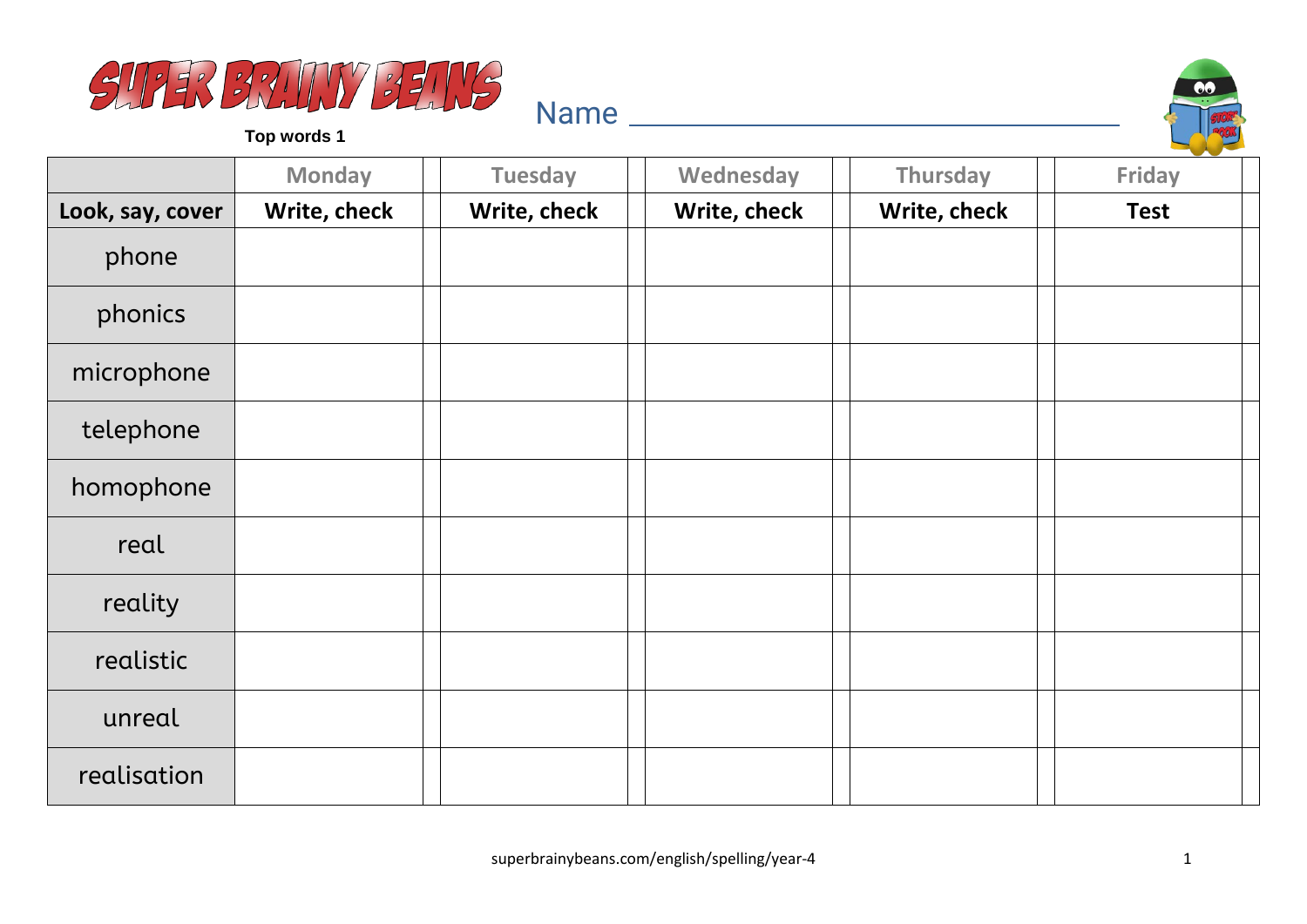



|                  | <b>Monday</b> | <b>Tuesday</b> | Wednesday    | Thursday     | <b>Friday</b> |
|------------------|---------------|----------------|--------------|--------------|---------------|
| Look, say, cover | Write, check  | Write, check   | Write, check | Write, check | <b>Test</b>   |
| sole             |               |                |              |              |               |
| solution         |               |                |              |              |               |
| insoluble        |               |                |              |              |               |
| dissolve         |               |                |              |              |               |
| solvent          |               |                |              |              |               |
| sign             |               |                |              |              |               |
| signature        |               |                |              |              |               |
| assign           |               |                |              |              |               |
| design           |               |                |              |              |               |
| signal           |               |                |              |              |               |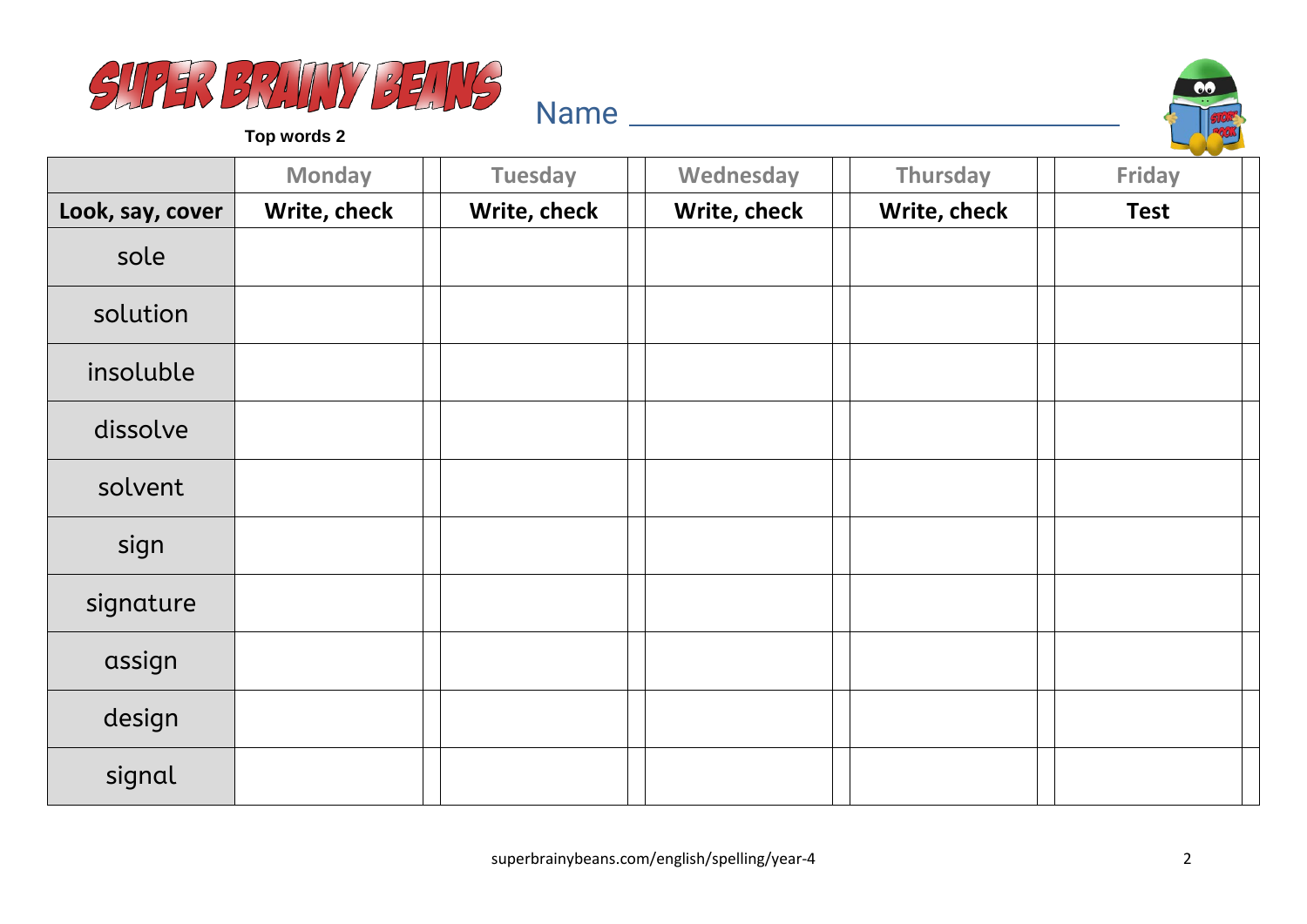



|                  | <b>Monday</b> | <b>Tuesday</b> | Wednesday    | Thursday     | <b>Friday</b> |
|------------------|---------------|----------------|--------------|--------------|---------------|
| Look, say, cover | Write, check  | Write, check   | Write, check | Write, check | <b>Test</b>   |
| perhaps          |               |                |              |              |               |
| interest         |               |                |              |              |               |
| experiment       |               |                |              |              |               |
| potatoes         |               |                |              |              |               |
| favourite        |               |                |              |              |               |
| imagine          |               |                |              |              |               |
| material         |               |                |              |              |               |
| promise          |               |                |              |              |               |
| opposite         |               |                |              |              |               |
| minute           |               |                |              |              |               |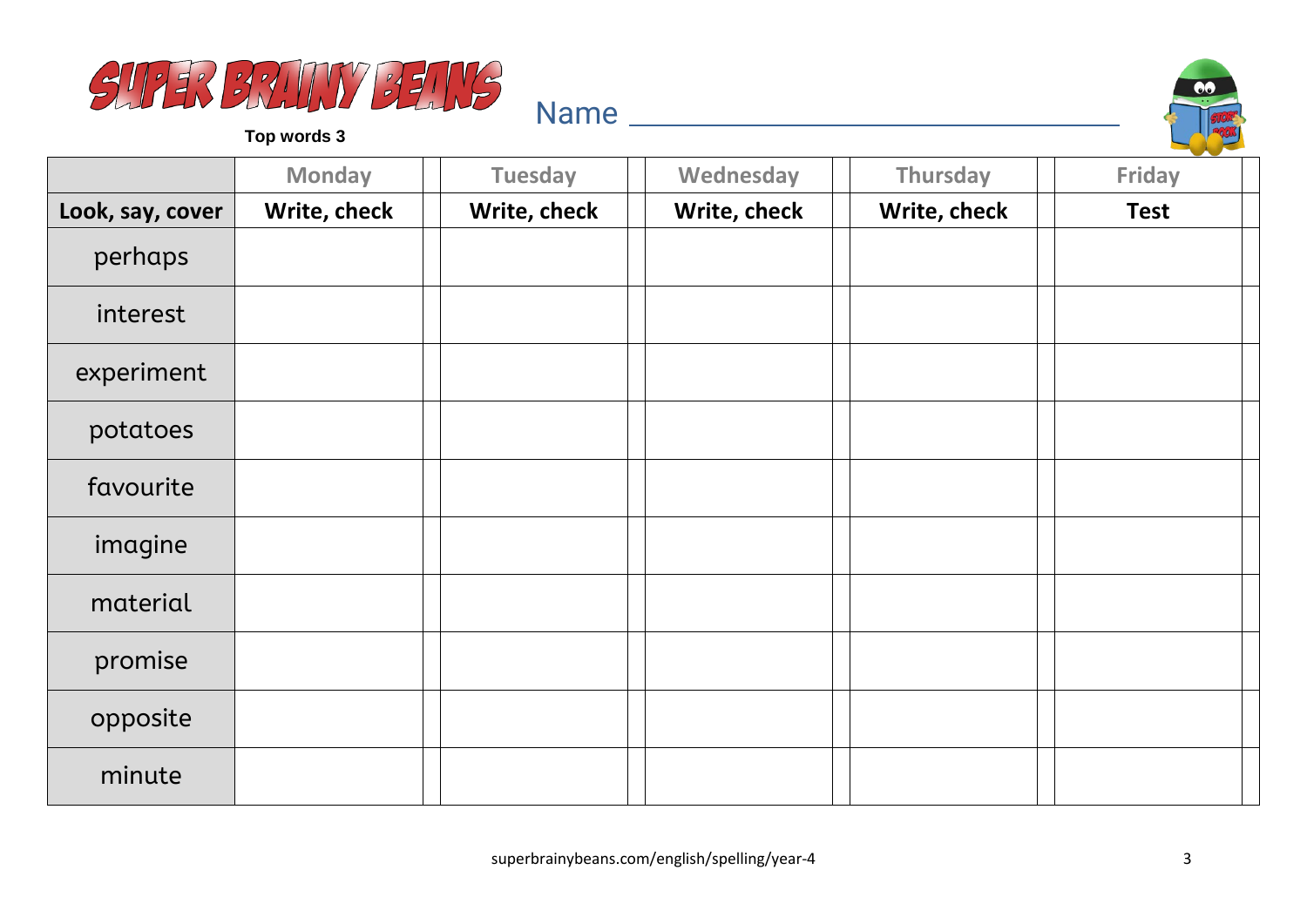



|                  | <b>Monday</b> | <b>Tuesday</b> | Wednesday    | Thursday     | <b>Friday</b> |
|------------------|---------------|----------------|--------------|--------------|---------------|
| Look, say, cover | Write, check  | Write, check   | Write, check | Write, check | <b>Test</b>   |
| increase         |               |                |              |              |               |
| grammar          |               |                |              |              |               |
| centre           |               |                |              |              |               |
| century          |               |                |              |              |               |
| certain          |               |                |              |              |               |
| recent           |               |                |              |              |               |
| experience       |               |                |              |              |               |
| sentence         |               |                |              |              |               |
| notice           |               |                |              |              |               |
| length           |               |                |              |              |               |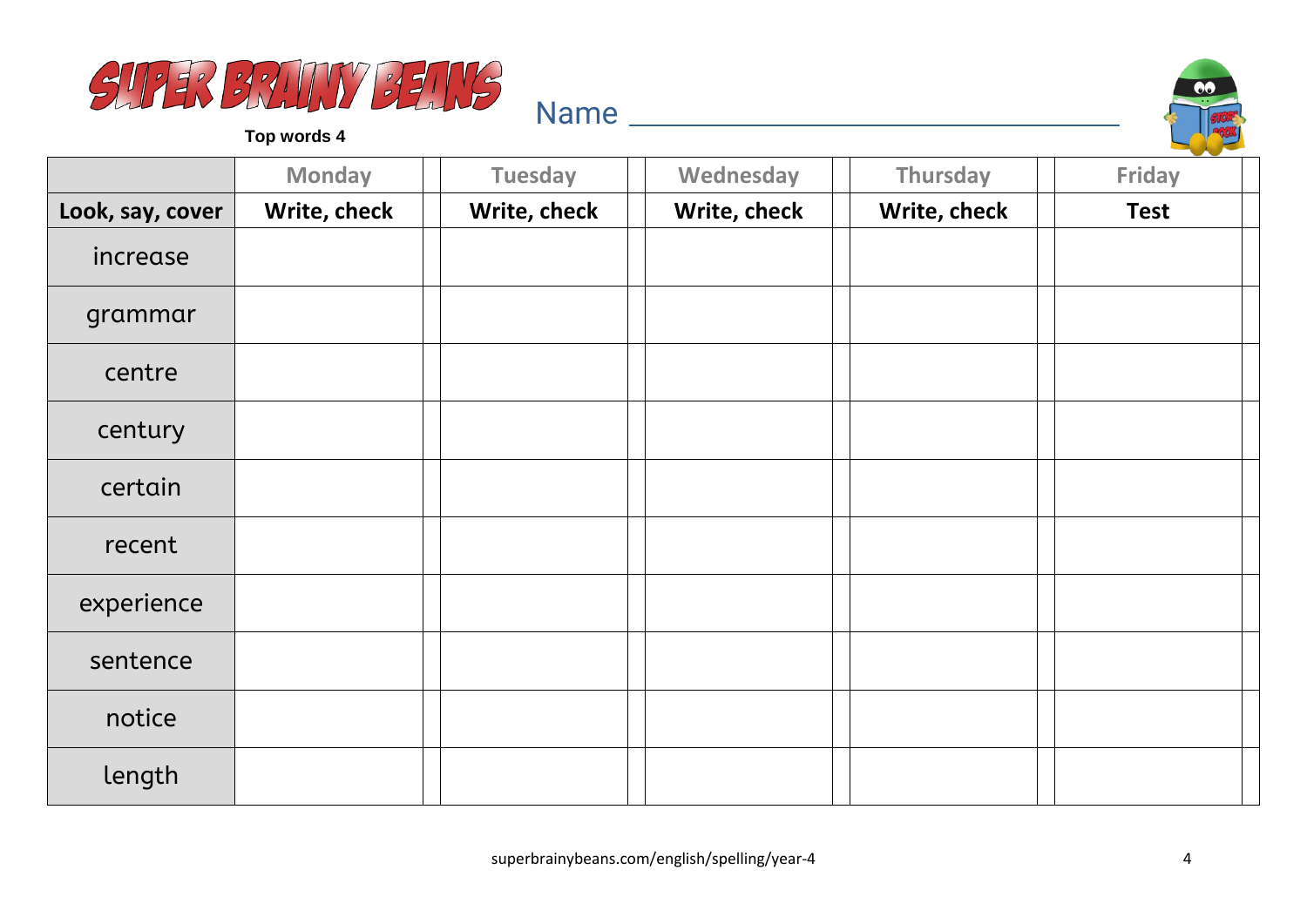



|                  | <b>Monday</b> | <b>Tuesday</b> | Wednesday    | Thursday     | <b>Friday</b> |
|------------------|---------------|----------------|--------------|--------------|---------------|
| Look, say, cover | Write, check  | Write, check   | Write, check | Write, check | <b>Test</b>   |
| strength         |               |                |              |              |               |
| purpose          |               |                |              |              |               |
| history          |               |                |              |              |               |
| different        |               |                |              |              |               |
| difficult        |               |                |              |              |               |
| separate         |               |                |              |              |               |
| suppose          |               |                |              |              |               |
| therefore        |               |                |              |              |               |
| knowledge        |               |                |              |              |               |
| calendar         |               |                |              |              |               |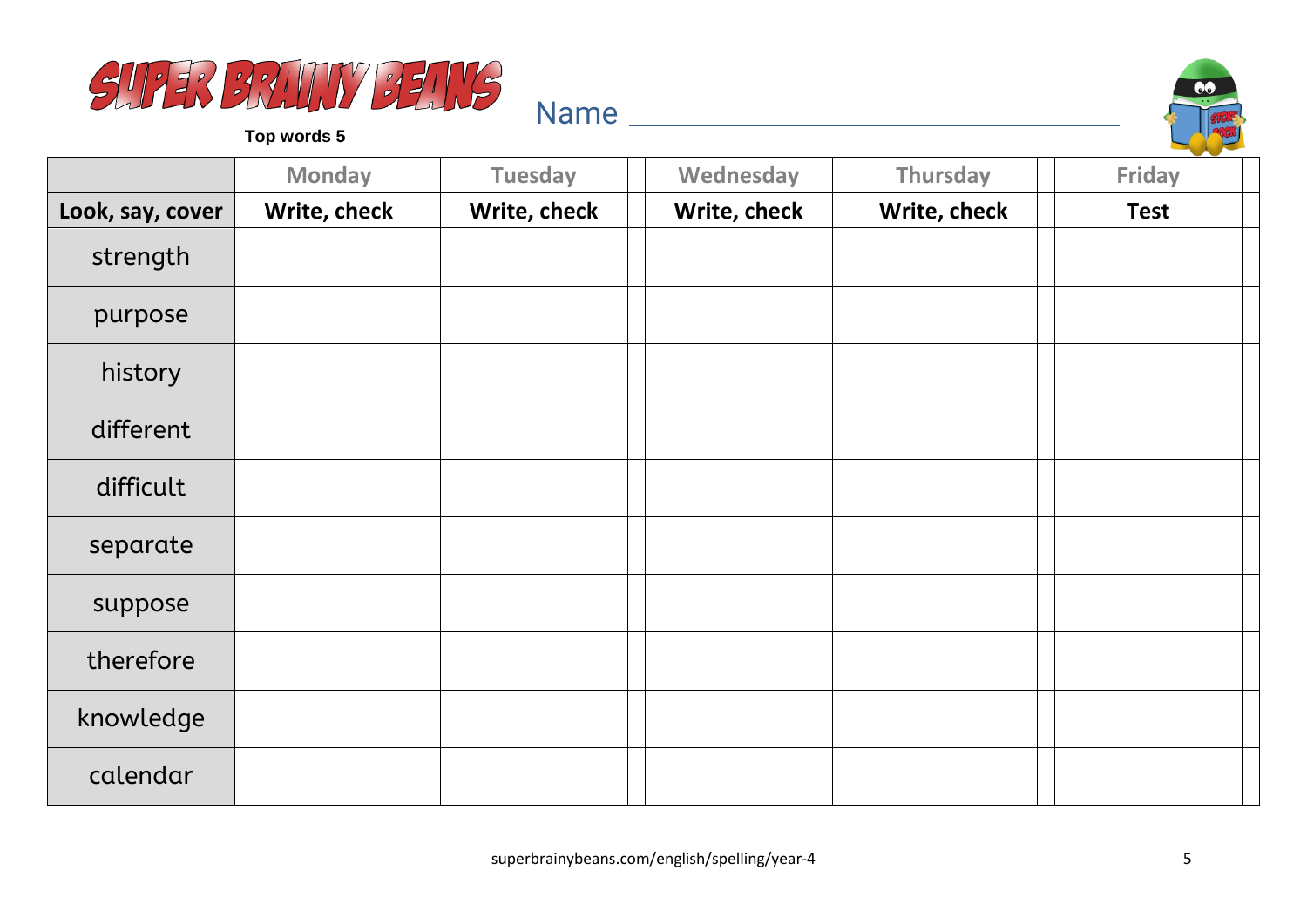



|                  | <b>Monday</b> | <b>Tuesday</b> | Wednesday    | Thursday     | <b>Friday</b> |
|------------------|---------------|----------------|--------------|--------------|---------------|
| Look, say, cover | Write, check  | Write, check   | Write, check | Write, check | <b>Test</b>   |
| regular          |               |                |              |              |               |
| particular       |               |                |              |              |               |
| peculiar         |               |                |              |              |               |
| popular          |               |                |              |              |               |
| consider         |               |                |              |              |               |
| remember         |               |                |              |              |               |
| quarter          |               |                |              |              |               |
| various          |               |                |              |              |               |
| famous           |               |                |              |              |               |
| occasionally     |               |                |              |              |               |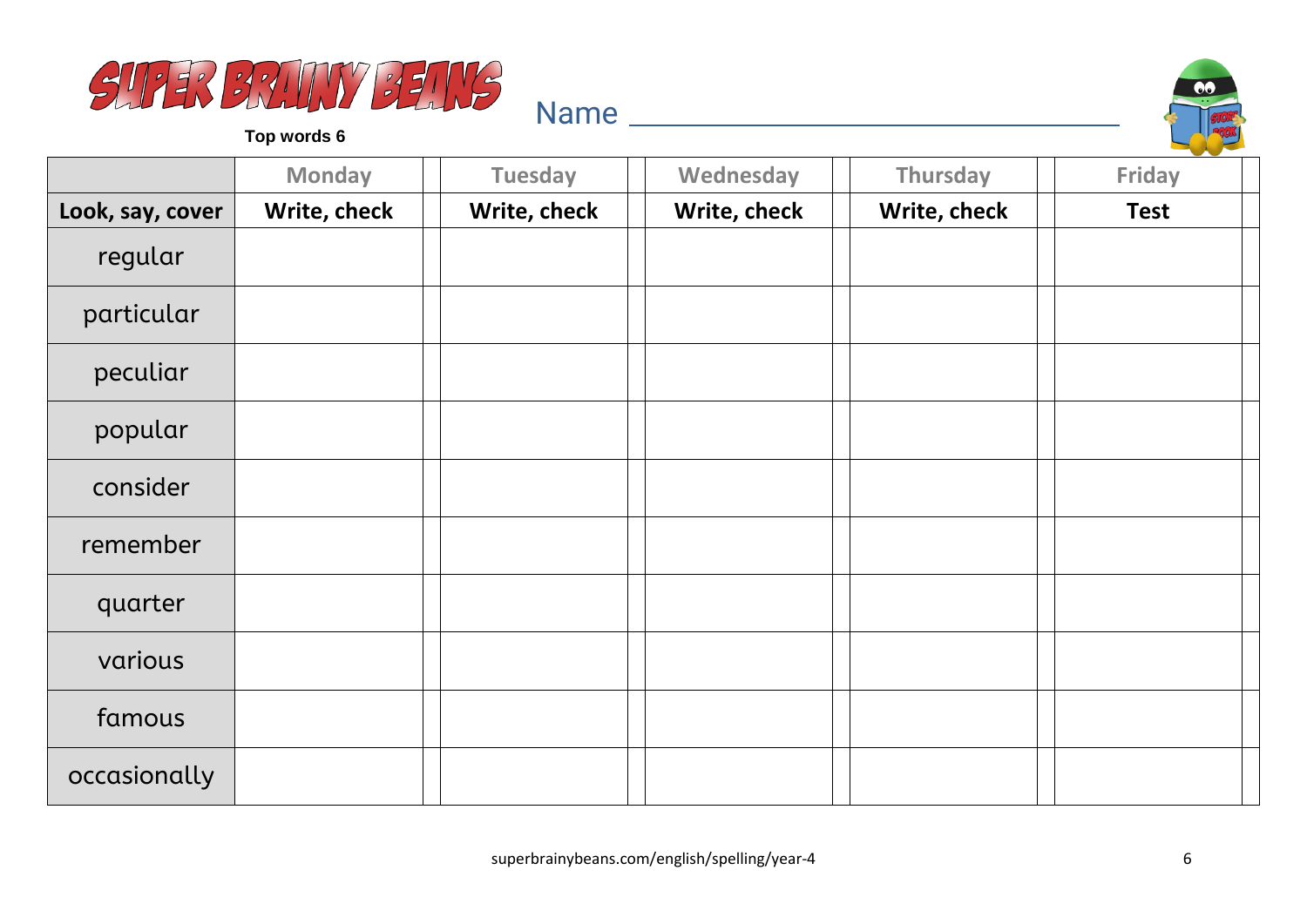



**Suffix – sion 1**

|                  | <b>Monday</b> | <b>Tuesday</b> | Wednesday    | Thursday     | Friday      |
|------------------|---------------|----------------|--------------|--------------|-------------|
| Look, say, cover | Write, check  | Write, check   | Write, check | Write, check | <b>Test</b> |
| division         |               |                |              |              |             |
| invasion         |               |                |              |              |             |
| confusion        |               |                |              |              |             |
| decision         |               |                |              |              |             |
| collision        |               |                |              |              |             |
| television       |               |                |              |              |             |
| revision         |               |                |              |              |             |
| erosion          |               |                |              |              |             |
| inclusion        |               |                |              |              |             |
| explosion        |               |                |              |              |             |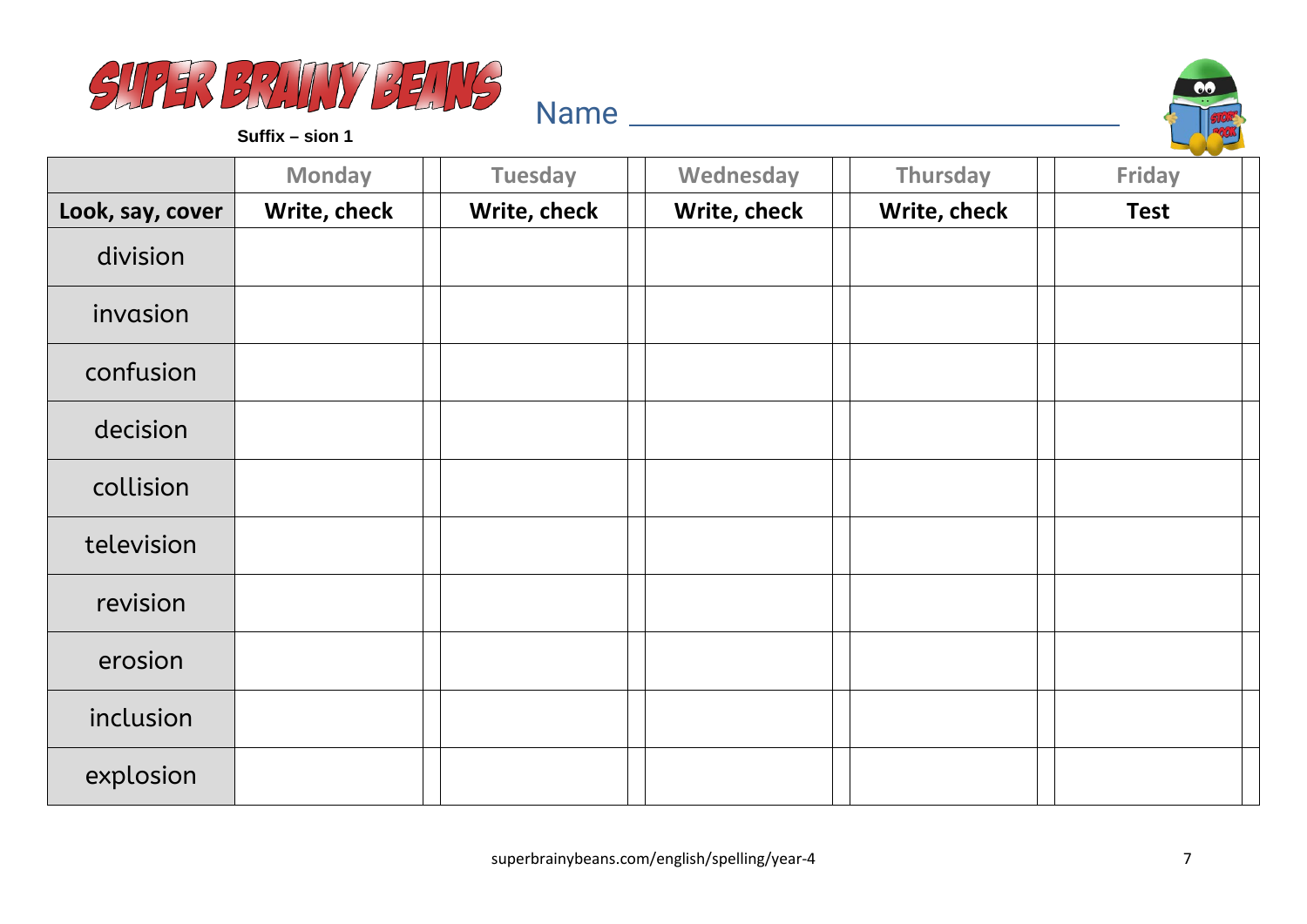



**Suffix – sion 2**

|                  | <b>Monday</b> | <b>Tuesday</b> | Wednesday    | Thursday     | <b>Friday</b> |
|------------------|---------------|----------------|--------------|--------------|---------------|
| Look, say, cover | Write, check  | Write, check   | Write, check | Write, check | <b>Test</b>   |
| expansion        |               |                |              |              |               |
| extension        |               |                |              |              |               |
| comprehension    |               |                |              |              |               |
| tension          |               |                |              |              |               |
| corrosion        |               |                |              |              |               |
| supervision      |               |                |              |              |               |
| fusion           |               |                |              |              |               |
| conclusion       |               |                |              |              |               |
| persuasion       |               |                |              |              |               |
| suspension       |               |                |              |              |               |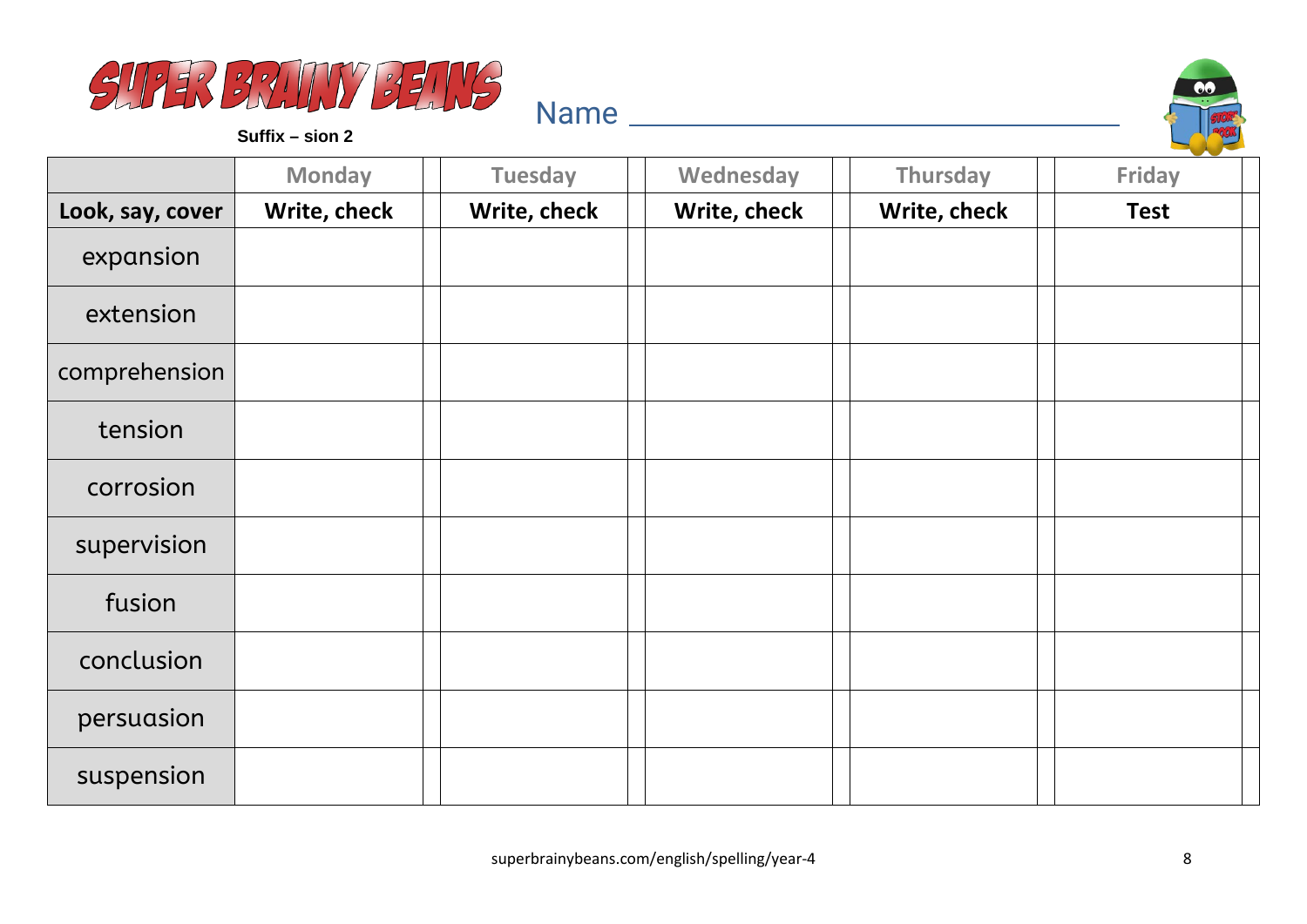



**Suffix – tion**

|                  | <b>Monday</b> | <b>Tuesday</b> | Wednesday    | Thursday     | <b>Friday</b> |
|------------------|---------------|----------------|--------------|--------------|---------------|
| Look, say, cover | Write, check  | Write, check   | Write, check | Write, check | <b>Test</b>   |
| invention        |               |                |              |              |               |
| injection        |               |                |              |              |               |
| action           |               |                |              |              |               |
| question         |               |                |              |              |               |
| mention          |               |                |              |              |               |
| attraction       |               |                |              |              |               |
| translation      |               |                |              |              |               |
| devotion         |               |                |              |              |               |
| position         |               |                |              |              |               |
| solution         |               |                |              |              |               |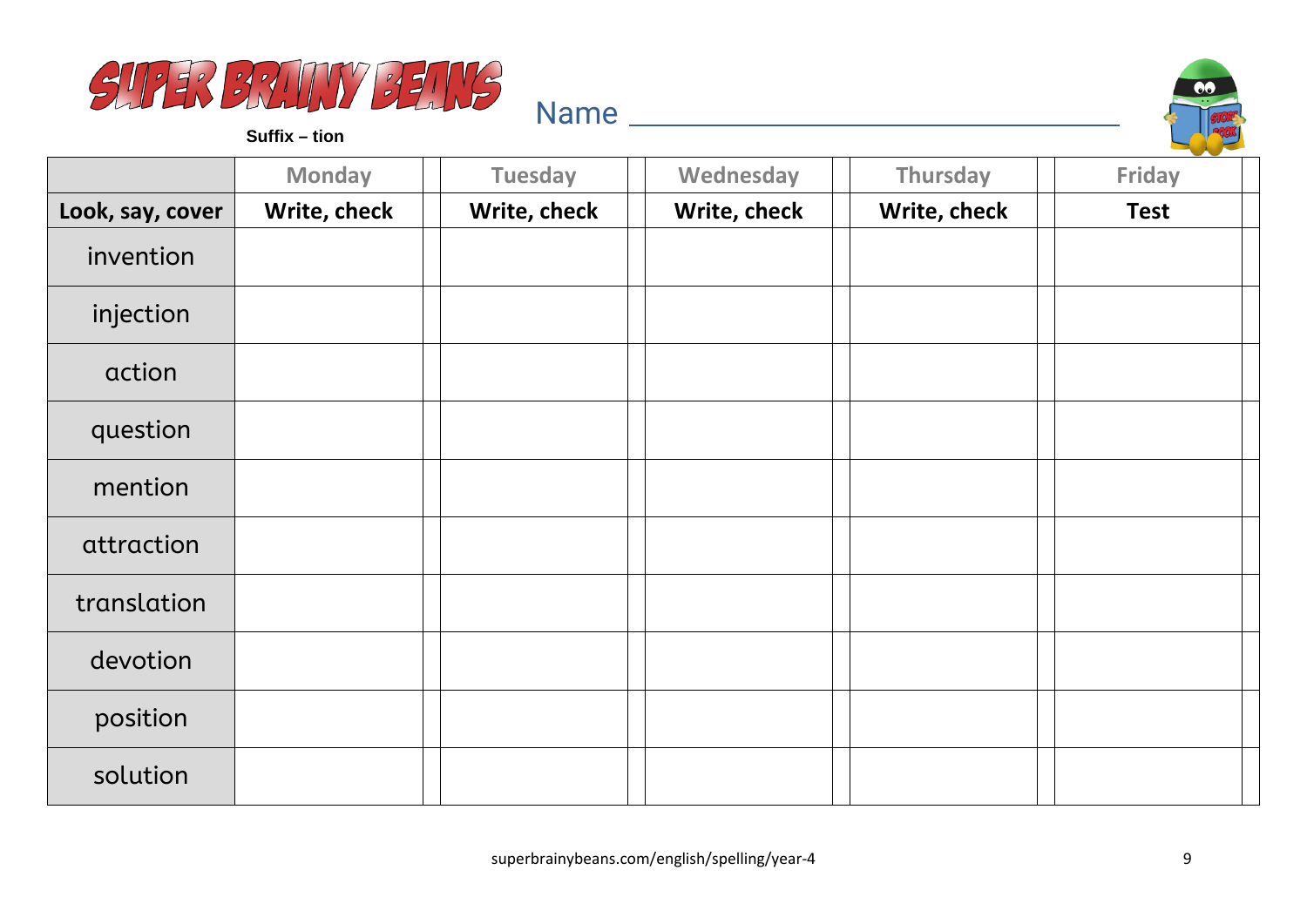



**Suffix – ssion**

|                  | <b>Monday</b> | <b>Tuesday</b> | Wednesday    | Thursday     | <b>Friday</b> |
|------------------|---------------|----------------|--------------|--------------|---------------|
| Look, say, cover | Write, check  | Write, check   | Write, check | Write, check | <b>Test</b>   |
| impression       |               |                |              |              |               |
| confession       |               |                |              |              |               |
| admission        |               |                |              |              |               |
| depression       |               |                |              |              |               |
| discussion       |               |                |              |              |               |
| expression       |               |                |              |              |               |
| transmission     |               |                |              |              |               |
| possession       |               |                |              |              |               |
| profession       |               |                |              |              |               |
| permission       |               |                |              |              |               |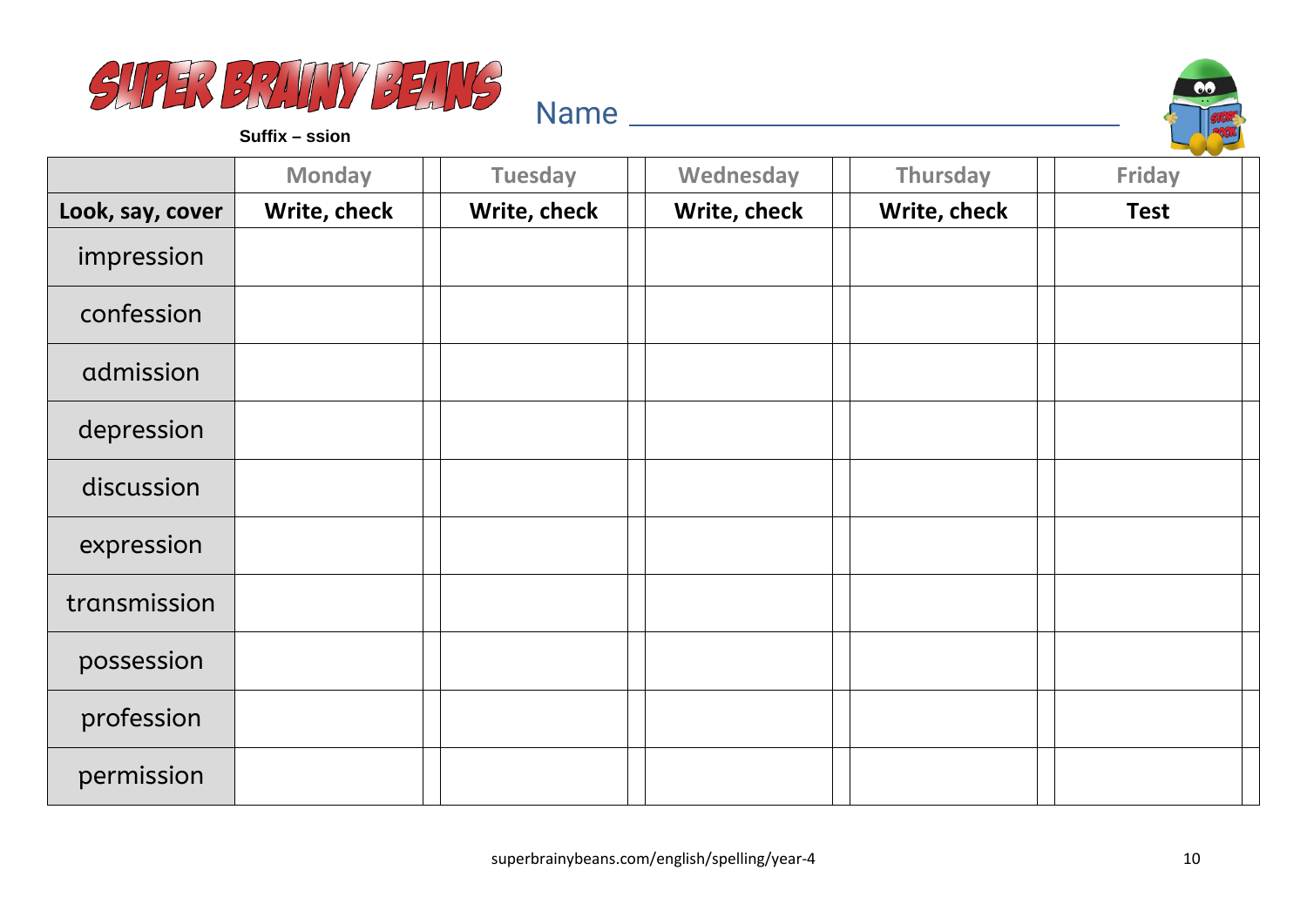



**Suffix – cian**

|                  | <b>Monday</b> | <b>Tuesday</b> | Wednesday    | Thursday     | <b>Friday</b> |
|------------------|---------------|----------------|--------------|--------------|---------------|
| Look, say, cover | Write, check  | Write, check   | Write, check | Write, check | <b>Test</b>   |
| electrician      |               |                |              |              |               |
| mathematician    |               |                |              |              |               |
| magician         |               |                |              |              |               |
| beautician       |               |                |              |              |               |
| dietician        |               |                |              |              |               |
| musician         |               |                |              |              |               |
| clinician        |               |                |              |              |               |
| politician       |               |                |              |              |               |
| statistician     |               |                |              |              |               |
| technician       |               |                |              |              |               |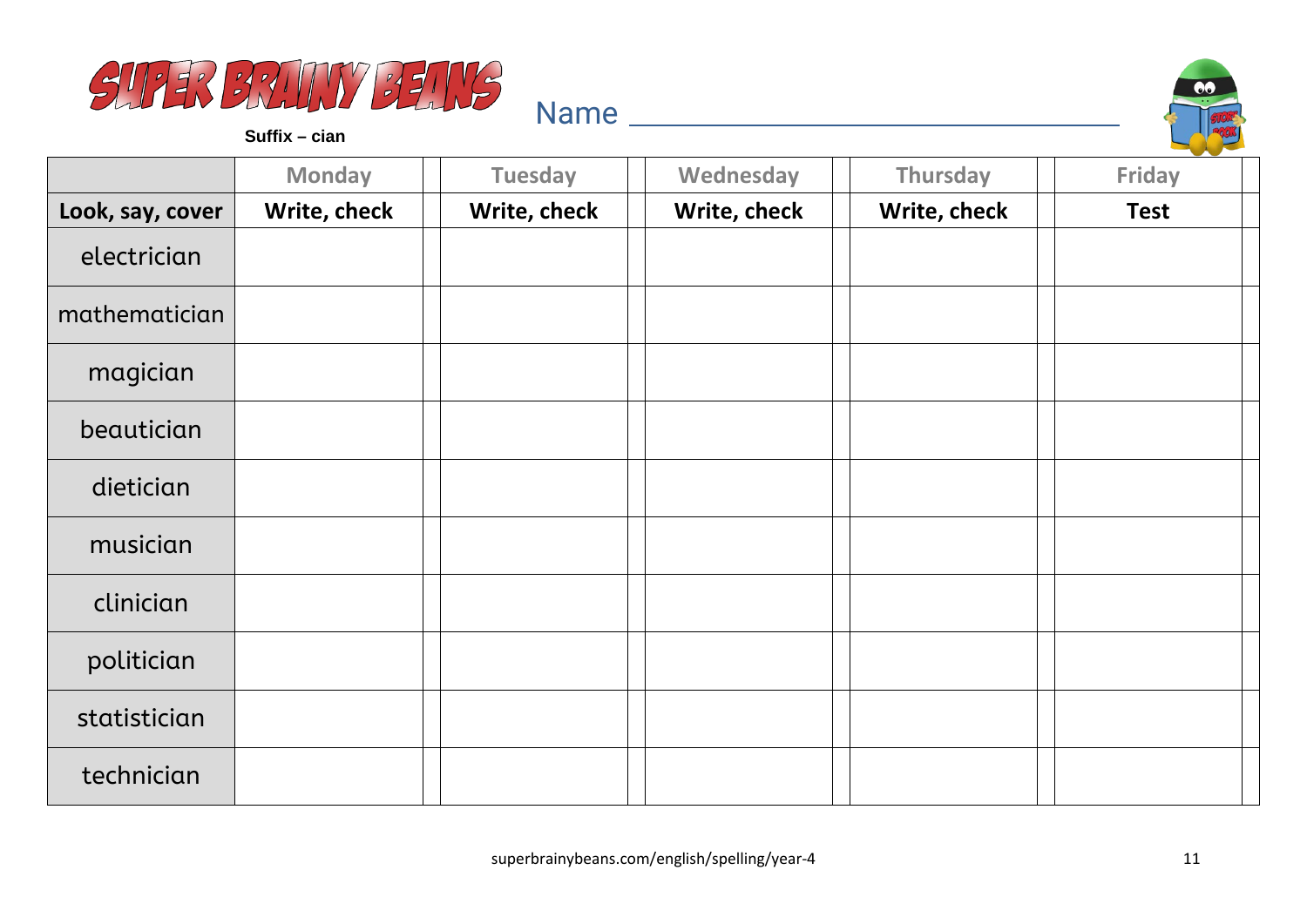



**Homophones 1**

|                  | <b>Monday</b> | <b>Tuesday</b> | Wednesday    | Thursday     | <b>Friday</b> |
|------------------|---------------|----------------|--------------|--------------|---------------|
| Look, say, cover | Write, check  | Write, check   | Write, check | Write, check | <b>Test</b>   |
| accept           |               |                |              |              |               |
| except           |               |                |              |              |               |
| affect           |               |                |              |              |               |
| effect           |               |                |              |              |               |
| allowed          |               |                |              |              |               |
| aloud            |               |                |              |              |               |
| board            |               |                |              |              |               |
| bored            |               |                |              |              |               |
| cereal           |               |                |              |              |               |
| serial           |               |                |              |              |               |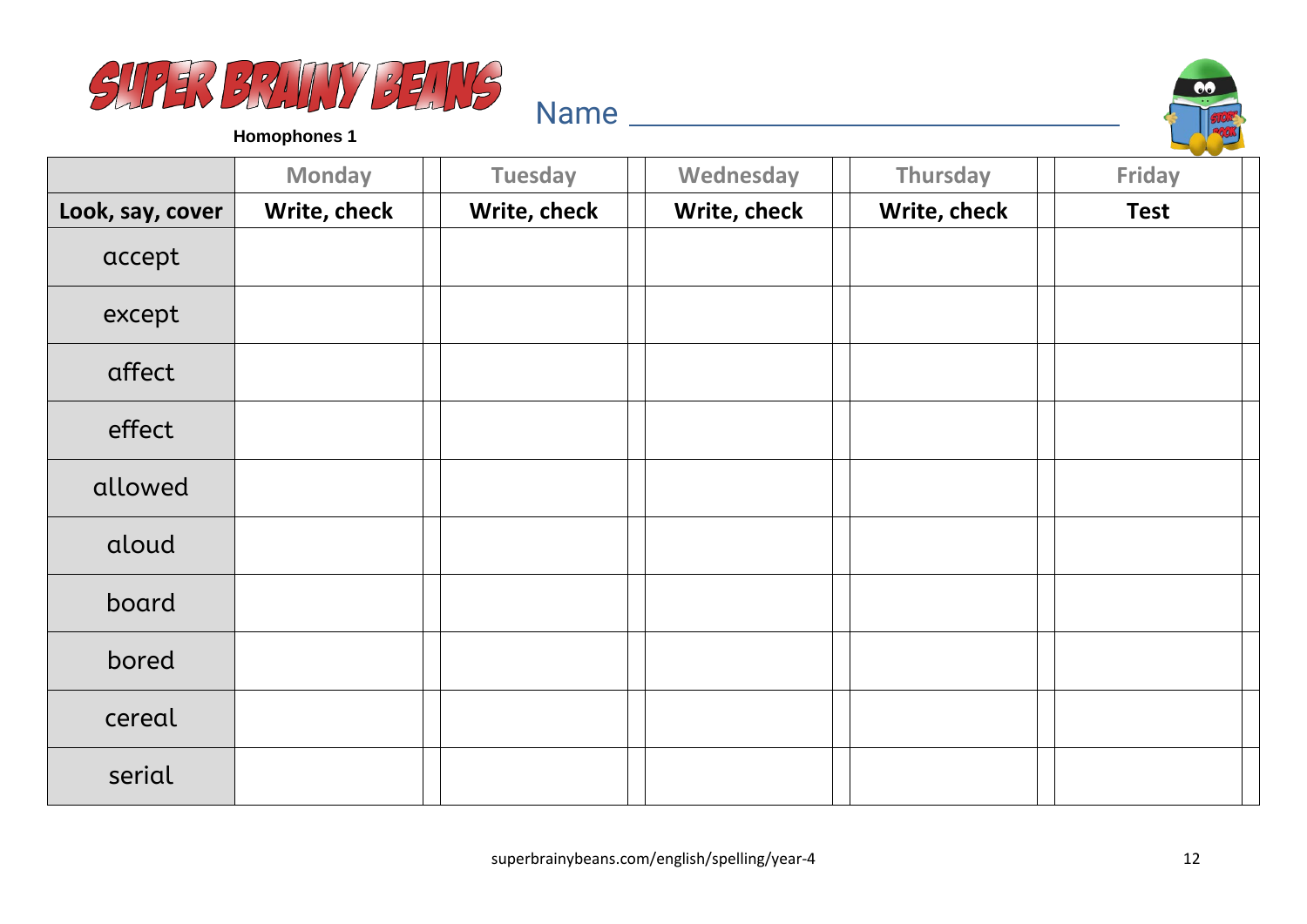



**Homophones 2**

|                  | <b>Monday</b> | <b>Tuesday</b> | Wednesday    | Thursday     | Friday      |
|------------------|---------------|----------------|--------------|--------------|-------------|
| Look, say, cover | Write, check  | Write, check   | Write, check | Write, check | <b>Test</b> |
| check            |               |                |              |              |             |
| cheque           |               |                |              |              |             |
| draft            |               |                |              |              |             |
| draught          |               |                |              |              |             |
| medal            |               |                |              |              |             |
| meddle           |               |                |              |              |             |
| missed           |               |                |              |              |             |
| mist             |               |                |              |              |             |
| scene            |               |                |              |              |             |
| seen             |               |                |              |              |             |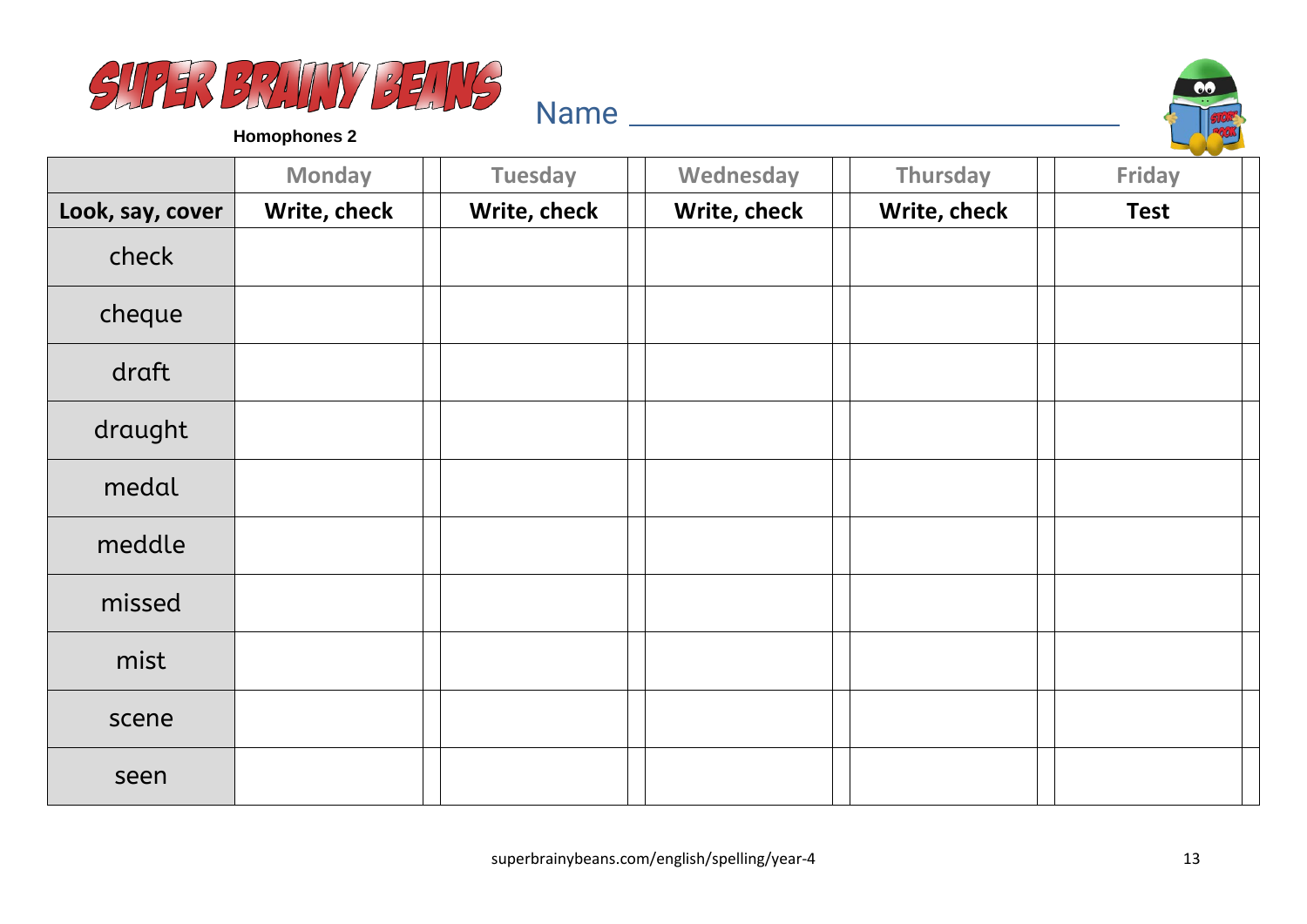



**Homophones 3**

|                  | <b>Monday</b> | <b>Tuesday</b> | Wednesday    | Thursday     | Friday      |
|------------------|---------------|----------------|--------------|--------------|-------------|
| Look, say, cover | Write, check  | Write, check   | Write, check | Write, check | <b>Test</b> |
| stairs           |               |                |              |              |             |
| stares           |               |                |              |              |             |
| threw            |               |                |              |              |             |
| through          |               |                |              |              |             |
| weather          |               |                |              |              |             |
| whether          |               |                |              |              |             |
| which            |               |                |              |              |             |
| witch            |               |                |              |              |             |
| who's            |               |                |              |              |             |
| whose            |               |                |              |              |             |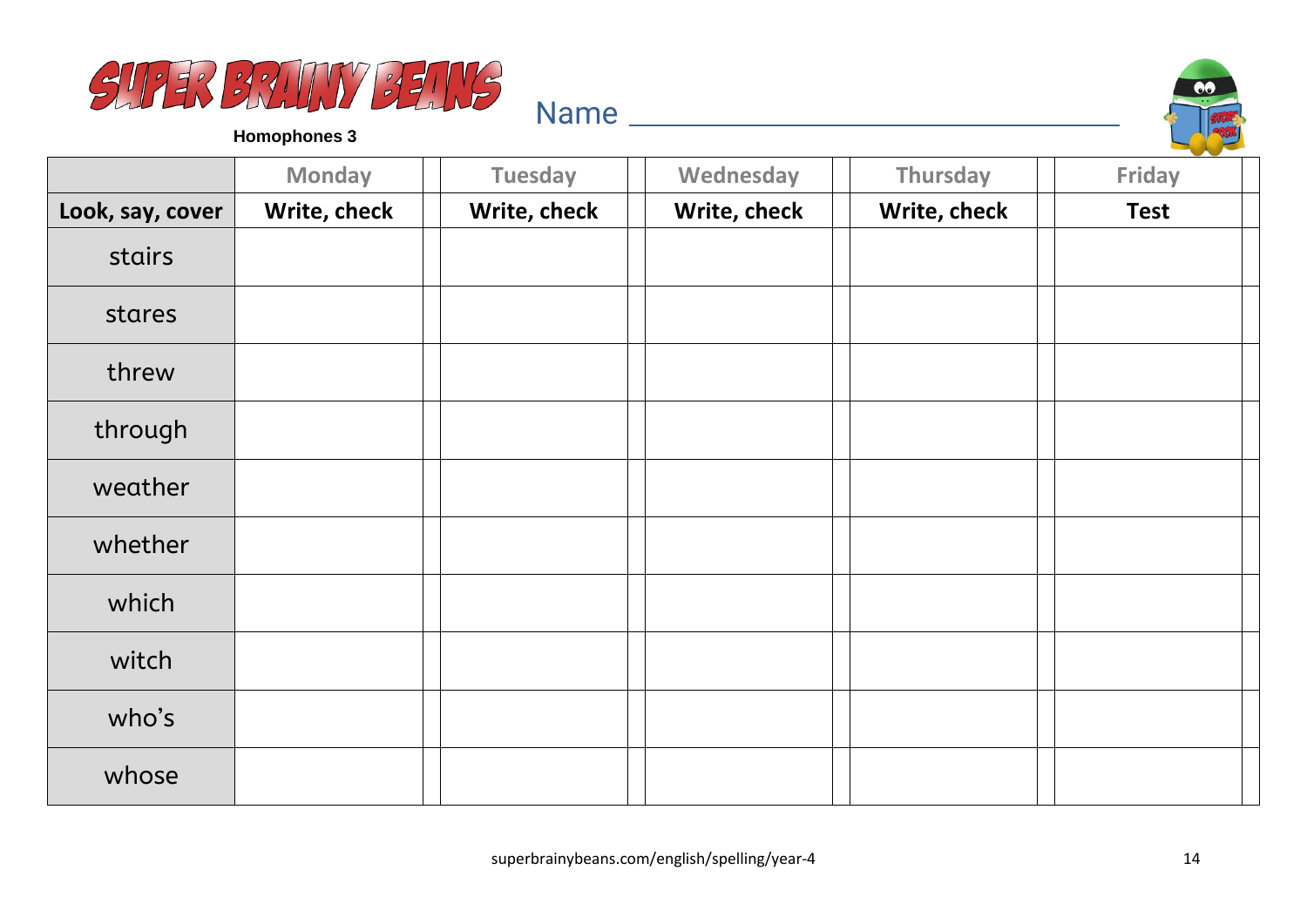



**Prefix - inter**

|                  | <b>Monday</b> | <b>Tuesday</b> | Wednesday    | Thursday     | --<br><b>Friday</b> |
|------------------|---------------|----------------|--------------|--------------|---------------------|
| Look, say, cover | Write, check  | Write, check   | Write, check | Write, check | <b>Test</b>         |
| interact         |               |                |              |              |                     |
| intercity        |               |                |              |              |                     |
| interfere        |               |                |              |              |                     |
| intergalactic    |               |                |              |              |                     |
| interlude        |               |                |              |              |                     |
| intermediate     |               |                |              |              |                     |
| international    |               |                |              |              |                     |
| internet         |               |                |              |              |                     |
| interrupt        |               |                |              |              |                     |
| intervene        |               |                |              |              |                     |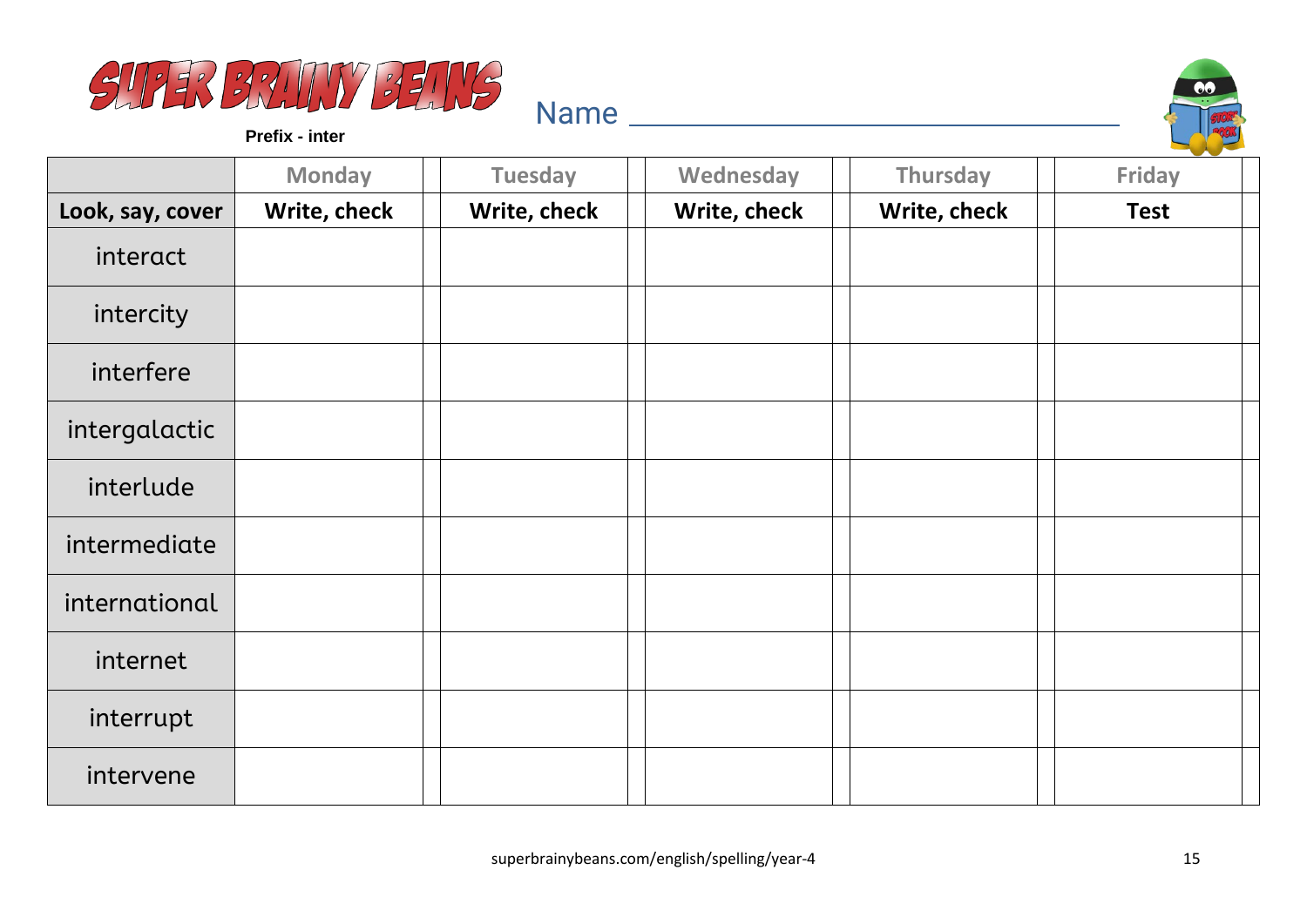



**Prefix - anti**

|                  | <b>Monday</b> | <b>Tuesday</b> | Wednesday    | Thursday     | Friday      |
|------------------|---------------|----------------|--------------|--------------|-------------|
| Look, say, cover | Write, check  | Write, check   | Write, check | Write, check | <b>Test</b> |
| anti-ageing      |               |                |              |              |             |
| antibiotic       |               |                |              |              |             |
| anticlockwise    |               |                |              |              |             |
| antidote         |               |                |              |              |             |
| antifreeze       |               |                |              |              |             |
| antigravity      |               |                |              |              |             |
| antiperspirant   |               |                |              |              |             |
| antiseptic       |               |                |              |              |             |
| antisocial       |               |                |              |              |             |
| antivenom        |               |                |              |              |             |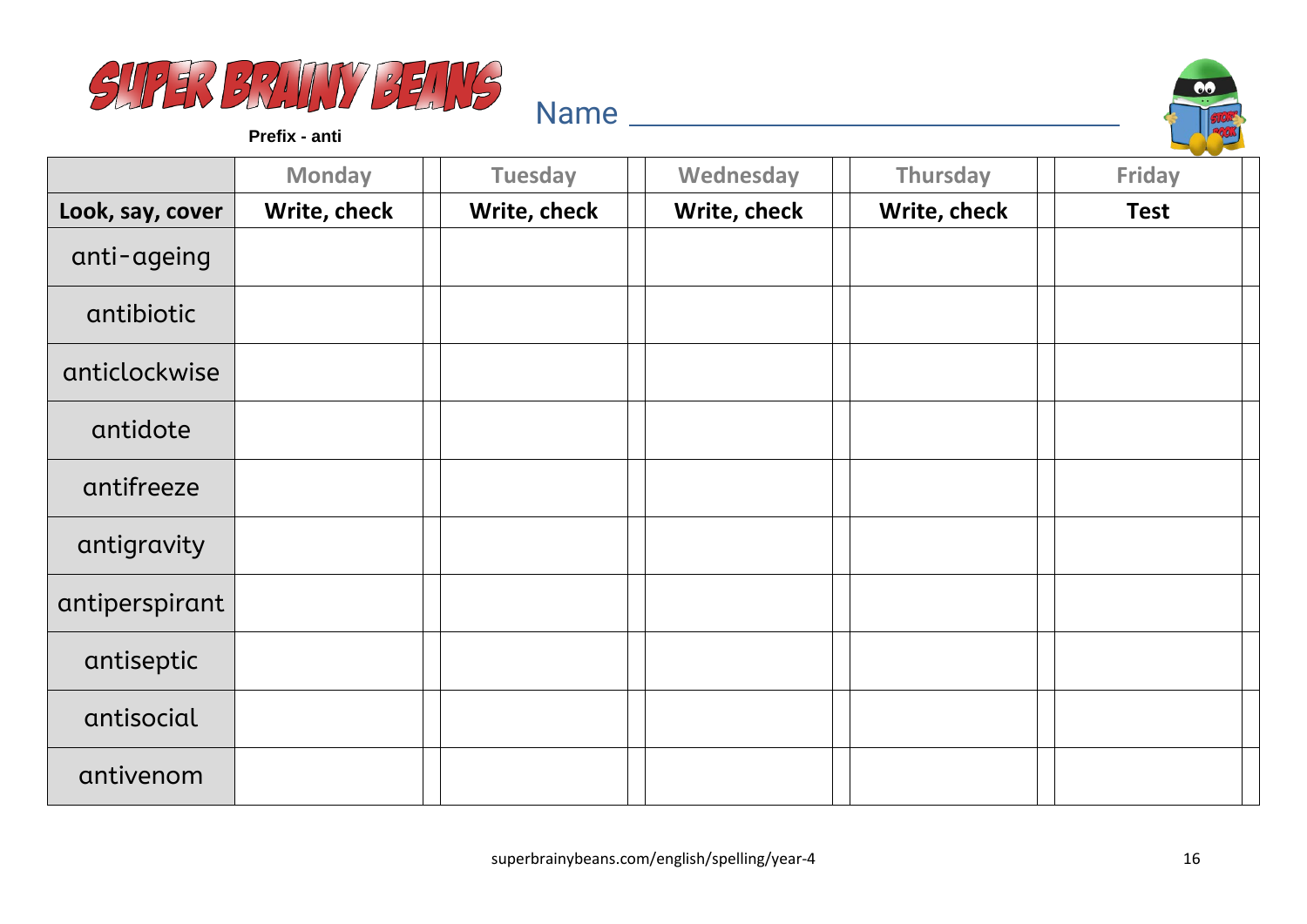



**Prefix - auto**

|                  | <b>Monday</b> | <b>Tuesday</b> | Wednesday    | Thursday     | and the state of the con-<br>Friday |
|------------------|---------------|----------------|--------------|--------------|-------------------------------------|
| Look, say, cover | Write, check  | Write, check   | Write, check | Write, check | <b>Test</b>                         |
| autofocus        |               |                |              |              |                                     |
| autocue          |               |                |              |              |                                     |
| autocorrect      |               |                |              |              |                                     |
| autobiography    |               |                |              |              |                                     |
| autograph        |               |                |              |              |                                     |
| automatic        |               |                |              |              |                                     |
| automobile       |               |                |              |              |                                     |
| autonomy         |               |                |              |              |                                     |
| autopilot        |               |                |              |              |                                     |
| autorotate       |               |                |              |              |                                     |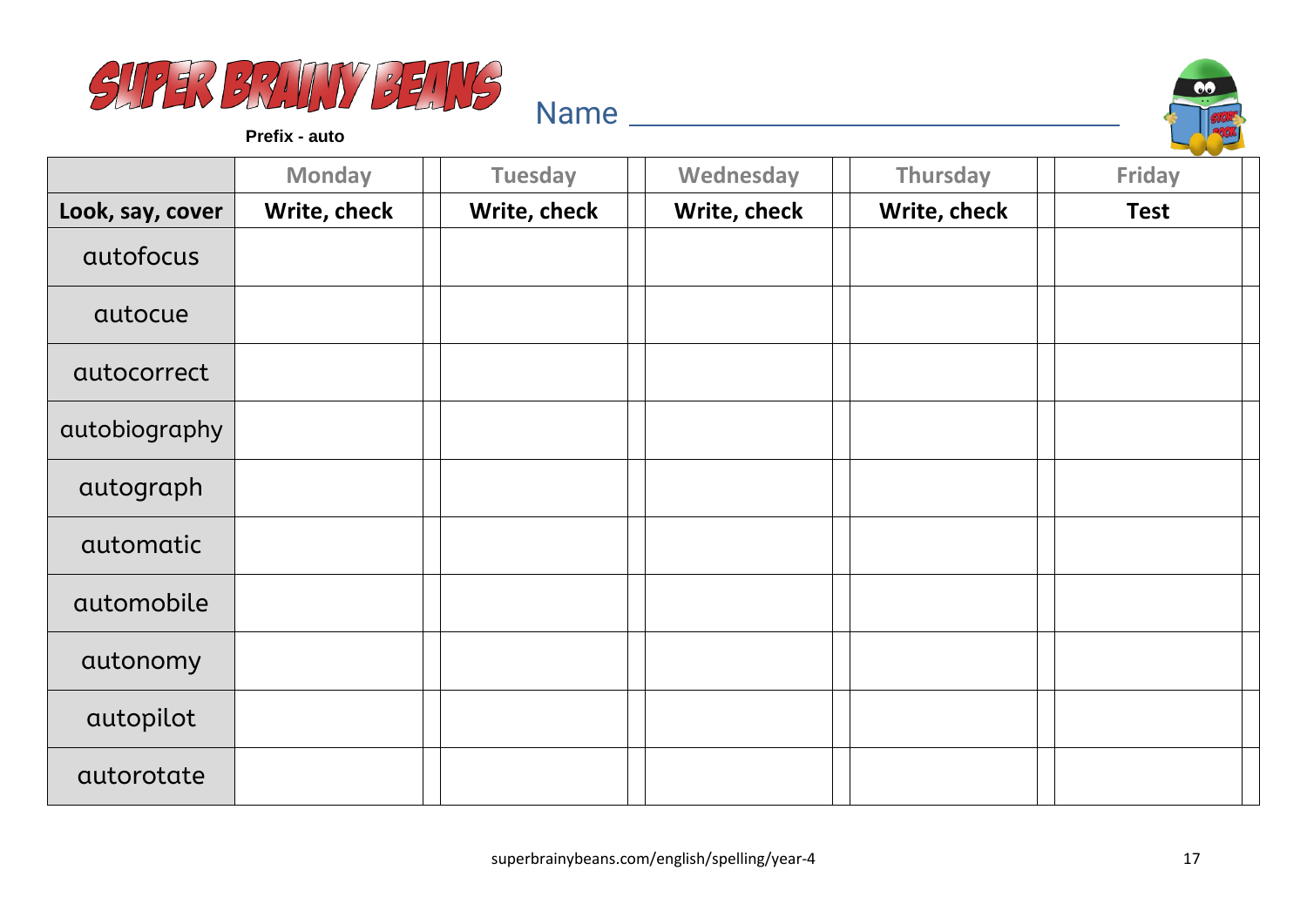



**Prefix - ex**

|                  | <b>Monday</b> | <b>Tuesday</b> | Wednesday    | Thursday     | <b>Contract Contract Contract</b><br>Friday |
|------------------|---------------|----------------|--------------|--------------|---------------------------------------------|
| Look, say, cover | Write, check  | Write, check   | Write, check | Write, check | <b>Test</b>                                 |
| exit             |               |                |              |              |                                             |
| extend           |               |                |              |              |                                             |
| explode          |               |                |              |              |                                             |
| excursion        |               |                |              |              |                                             |
| exchange         |               |                |              |              |                                             |
| export           |               |                |              |              |                                             |
| exclaim          |               |                |              |              |                                             |
| expel            |               |                |              |              |                                             |
| external         |               |                |              |              |                                             |
| exterior         |               |                |              |              |                                             |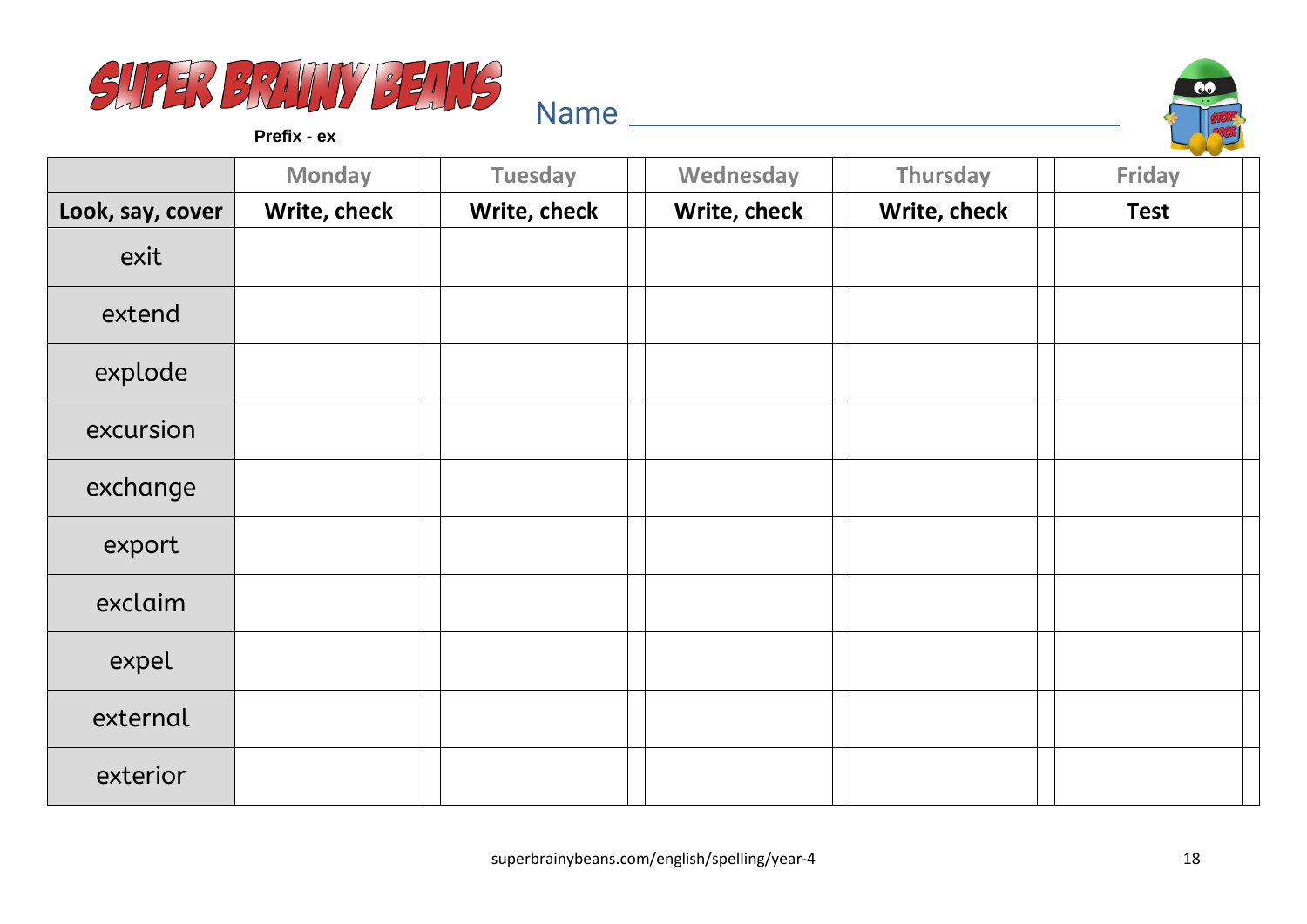



**Words with au & augh**

|                  | <b>Monday</b> | <b>Tuesday</b> | Wednesday    | Thursday     | <b>Friday</b> |
|------------------|---------------|----------------|--------------|--------------|---------------|
| Look, say, cover | Write, check  | Write, check   | Write, check | Write, check | <b>Test</b>   |
| caught           |               |                |              |              |               |
| naughty          |               |                |              |              |               |
| taught           |               |                |              |              |               |
| daughter         |               |                |              |              |               |
| autumn           |               |                |              |              |               |
| clause           |               |                |              |              |               |
| beauty           |               |                |              |              |               |
| astronaut        |               |                |              |              |               |
| applaud          |               |                |              |              |               |
| author           |               |                |              |              |               |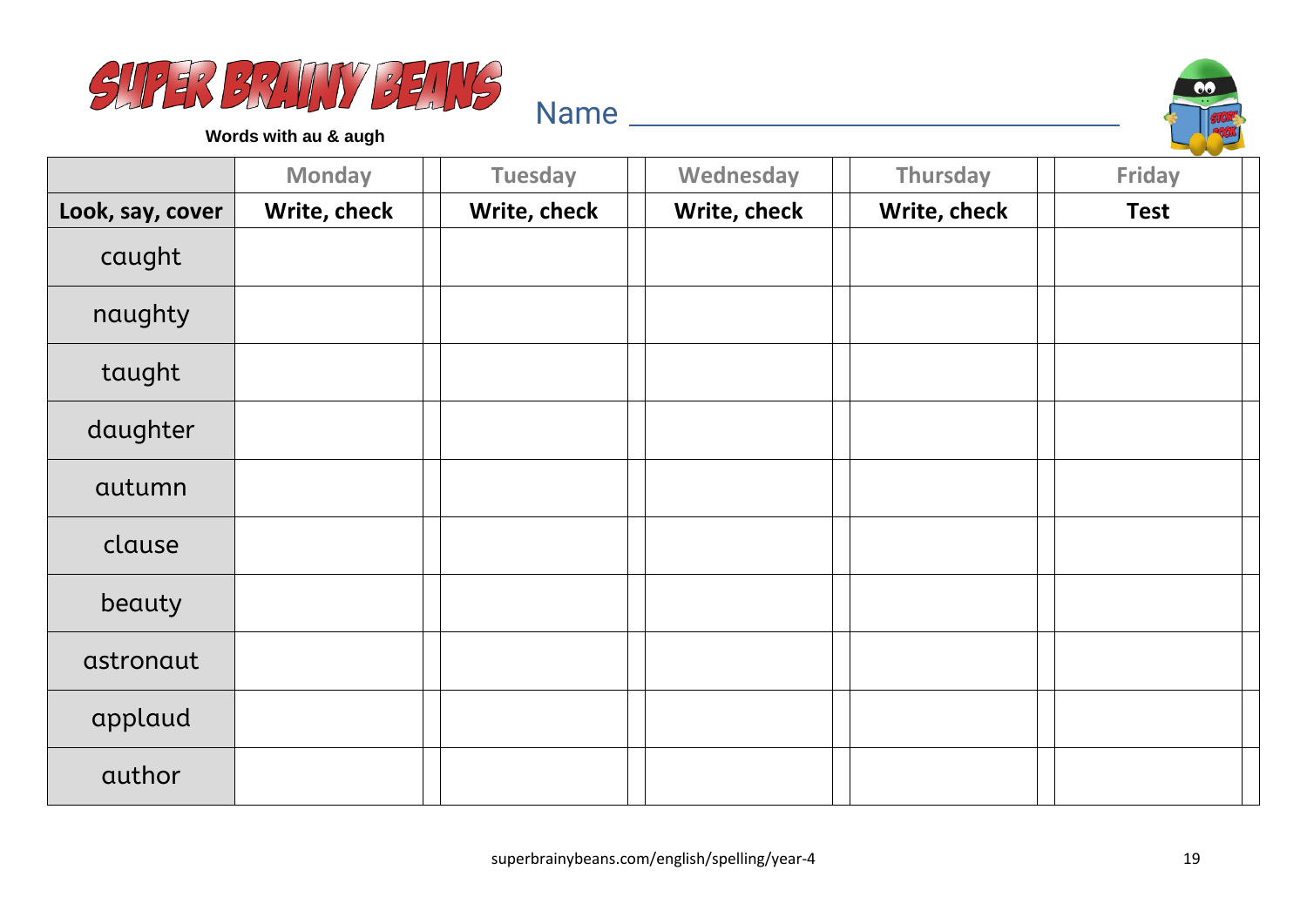



**Words with sc**

|                  | <b>Monday</b> | <b>Tuesday</b> | Wednesday    | Thursday     | Friday      |
|------------------|---------------|----------------|--------------|--------------|-------------|
| Look, say, cover | Write, check  | Write, check   | Write, check | Write, check | <b>Test</b> |
| ascent           |               |                |              |              |             |
| crescent         |               |                |              |              |             |
| descent          |               |                |              |              |             |
| discipline       |               |                |              |              |             |
| fascinate        |               |                |              |              |             |
| scenery          |               |                |              |              |             |
| scent            |               |                |              |              |             |
| science          |               |                |              |              |             |
| scientist        |               |                |              |              |             |
| scissors         |               |                |              |              |             |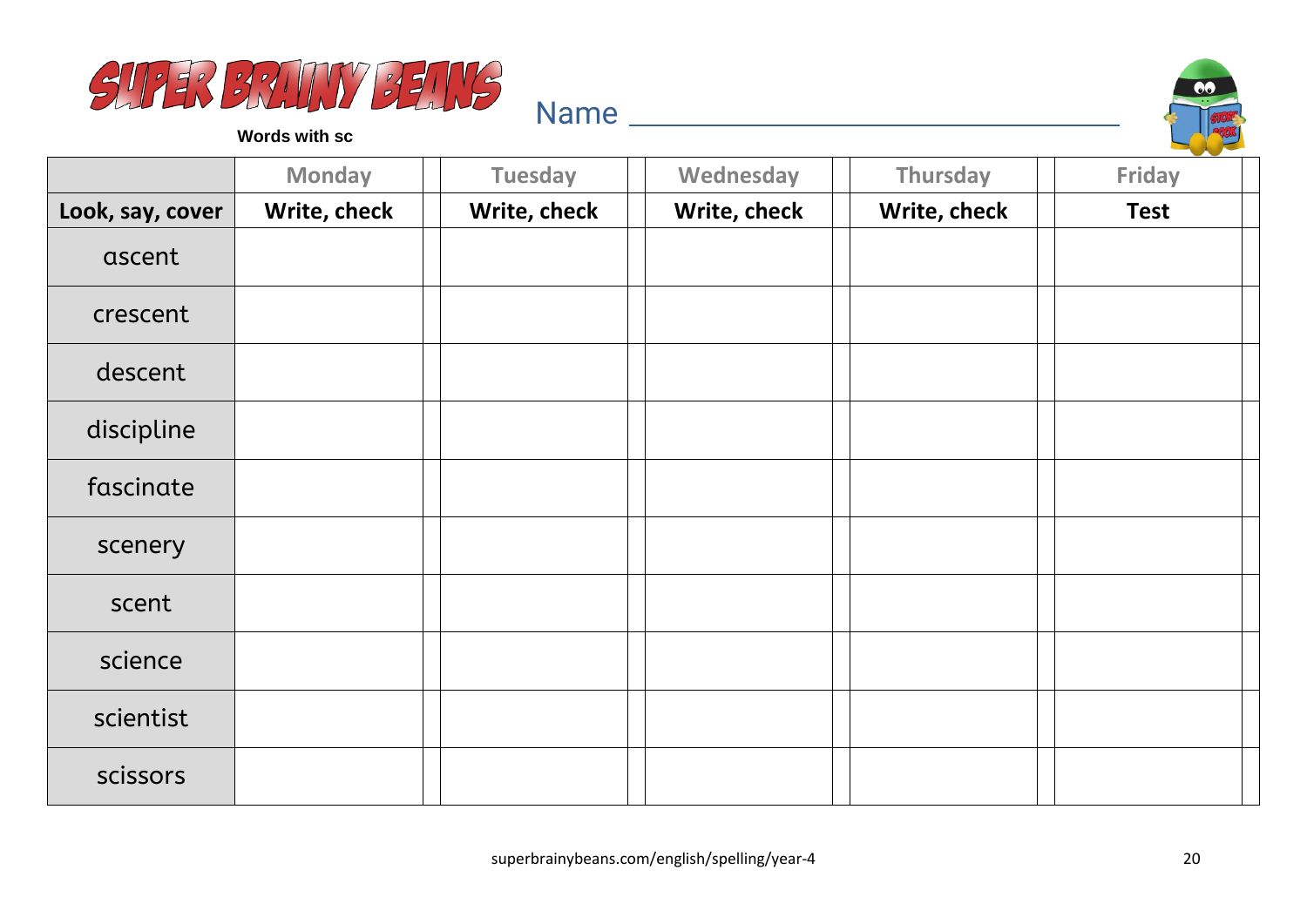



**Words with ci**

|                  | <b>Monday</b> | <b>Tuesday</b> | Wednesday    | Thursday     | <b>Friday</b> |
|------------------|---------------|----------------|--------------|--------------|---------------|
| Look, say, cover | Write, check  | Write, check   | Write, check | Write, check | <b>Test</b>   |
| accident         |               |                |              |              |               |
| cinema           |               |                |              |              |               |
| circle           |               |                |              |              |               |
| citizen          |               |                |              |              |               |
| city             |               |                |              |              |               |
| decide           |               |                |              |              |               |
| decimal          |               |                |              |              |               |
| exercise         |               |                |              |              |               |
| medicine         |               |                |              |              |               |
| special          |               |                |              |              |               |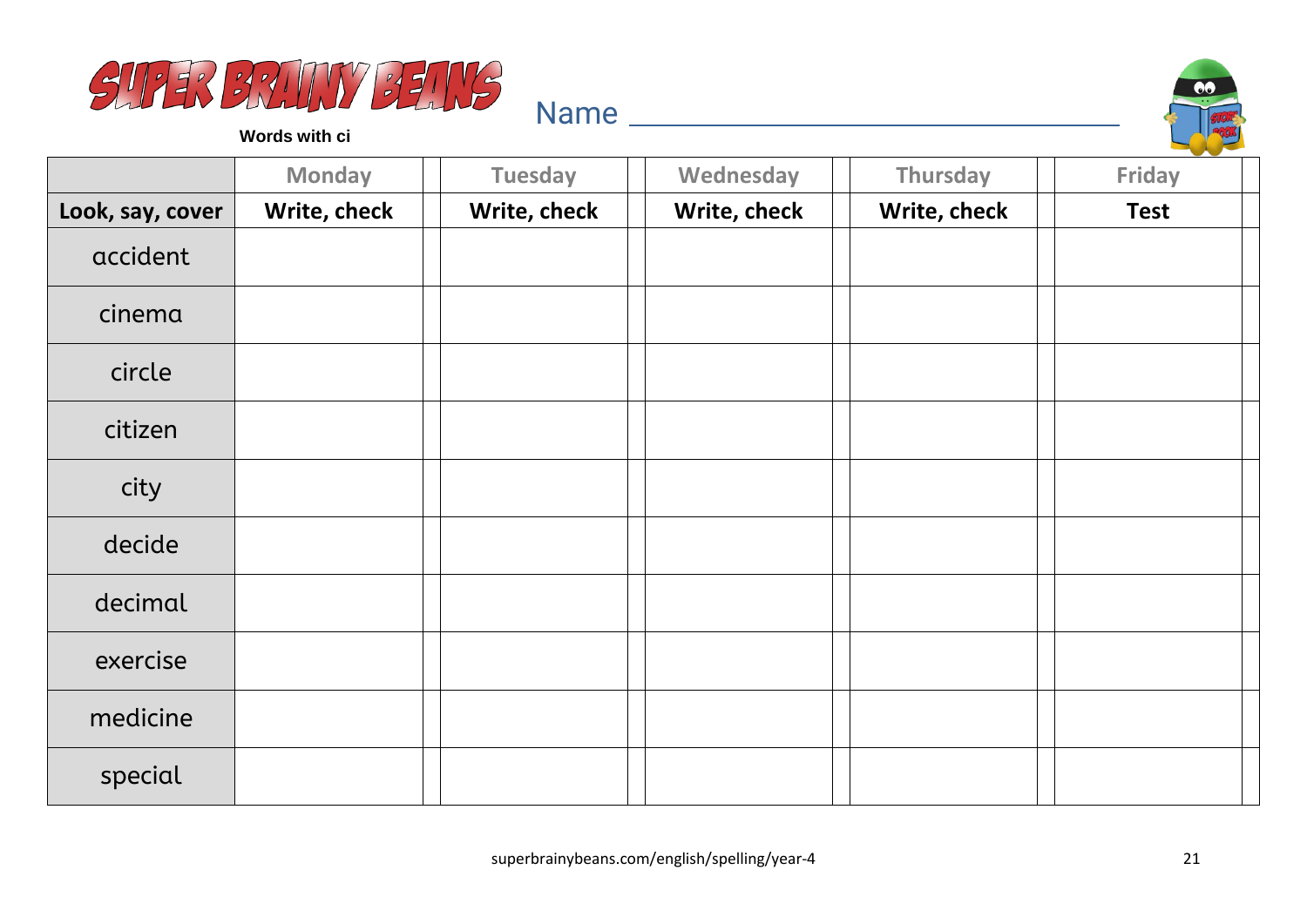



**Prefix - in**

|                  | <b>Monday</b> | <b>Tuesday</b> | Wednesday    | <b>Thursday</b> | <b>Friday</b> |
|------------------|---------------|----------------|--------------|-----------------|---------------|
| Look, say, cover | Write, check  | Write, check   | Write, check | Write, check    | <b>Test</b>   |
| inactive         |               |                |              |                 |               |
| incomplete       |               |                |              |                 |               |
| inaccurate       |               |                |              |                 |               |
| incorrect        |               |                |              |                 |               |
| insecure         |               |                |              |                 |               |
| inability        |               |                |              |                 |               |
| indecisive       |               |                |              |                 |               |
| indefinite       |               |                |              |                 |               |
| inedible         |               |                |              |                 |               |
| infinite         |               |                |              |                 |               |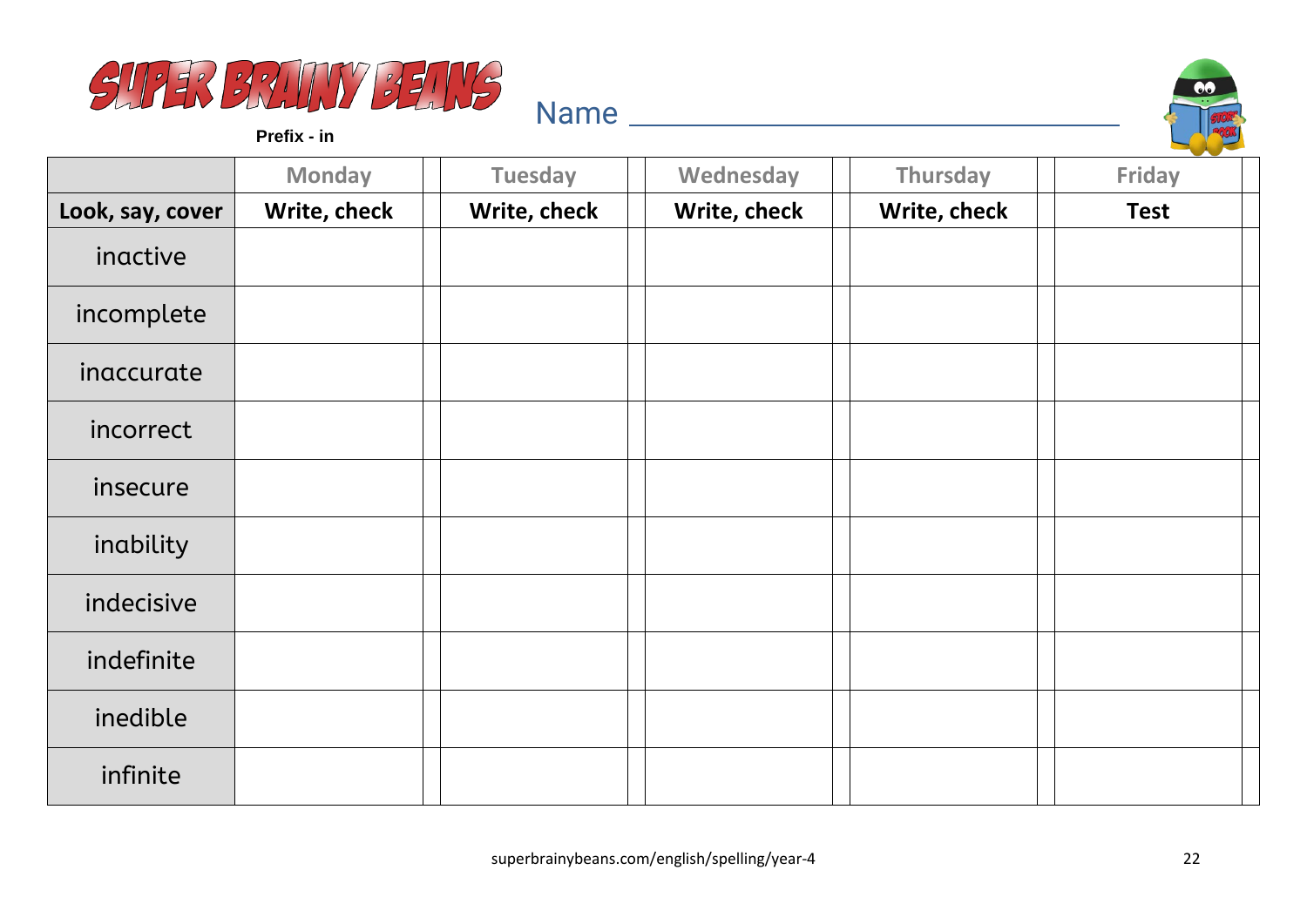



**Prefix - im**

|                  | <b>Monday</b> | <b>Tuesday</b> | Wednesday    | Thursday     | Friday      |
|------------------|---------------|----------------|--------------|--------------|-------------|
| Look, say, cover | Write, check  | Write, check   | Write, check | Write, check | <b>Test</b> |
| immature         |               |                |              |              |             |
| immeasurable     |               |                |              |              |             |
| impossible       |               |                |              |              |             |
| immortal         |               |                |              |              |             |
| imperfect        |               |                |              |              |             |
| impatient        |               |                |              |              |             |
| immoveable       |               |                |              |              |             |
| impolite         |               |                |              |              |             |
| important        |               |                |              |              |             |
| improper         |               |                |              |              |             |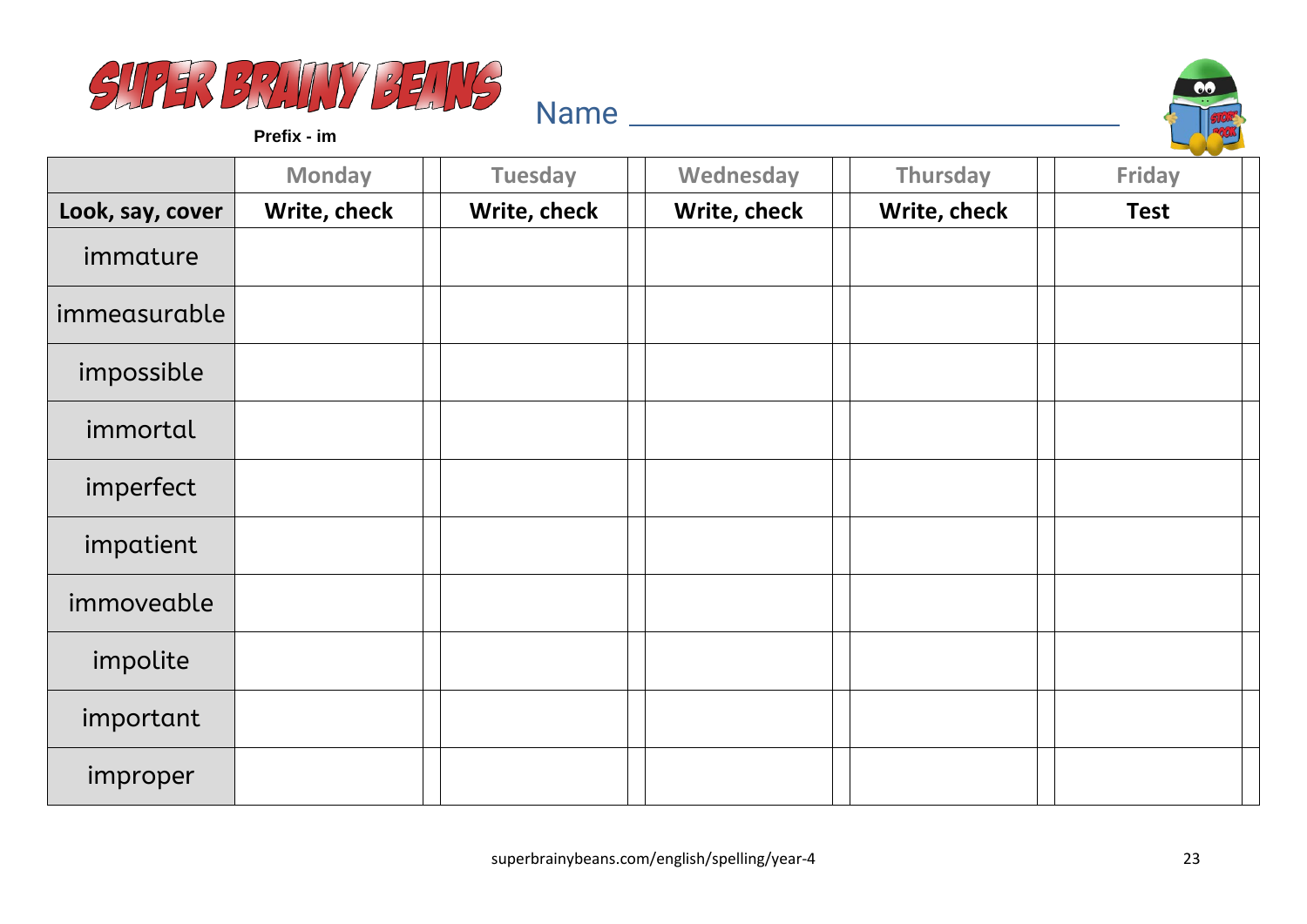



**Prefix – il & ir**

|                  | <b>Monday</b> | <b>Tuesday</b> | Wednesday    | Thursday     | Friday      |
|------------------|---------------|----------------|--------------|--------------|-------------|
| Look, say, cover | Write, check  | Write, check   | Write, check | Write, check | <b>Test</b> |
| illegal          |               |                |              |              |             |
| illegible        |               |                |              |              |             |
| illicit          |               |                |              |              |             |
| illiterate       |               |                |              |              |             |
| illogical        |               |                |              |              |             |
| irrational       |               |                |              |              |             |
| irregular        |               |                |              |              |             |
| irrelevant       |               |                |              |              |             |
| irresistible     |               |                |              |              |             |
| irresponsible    |               |                |              |              |             |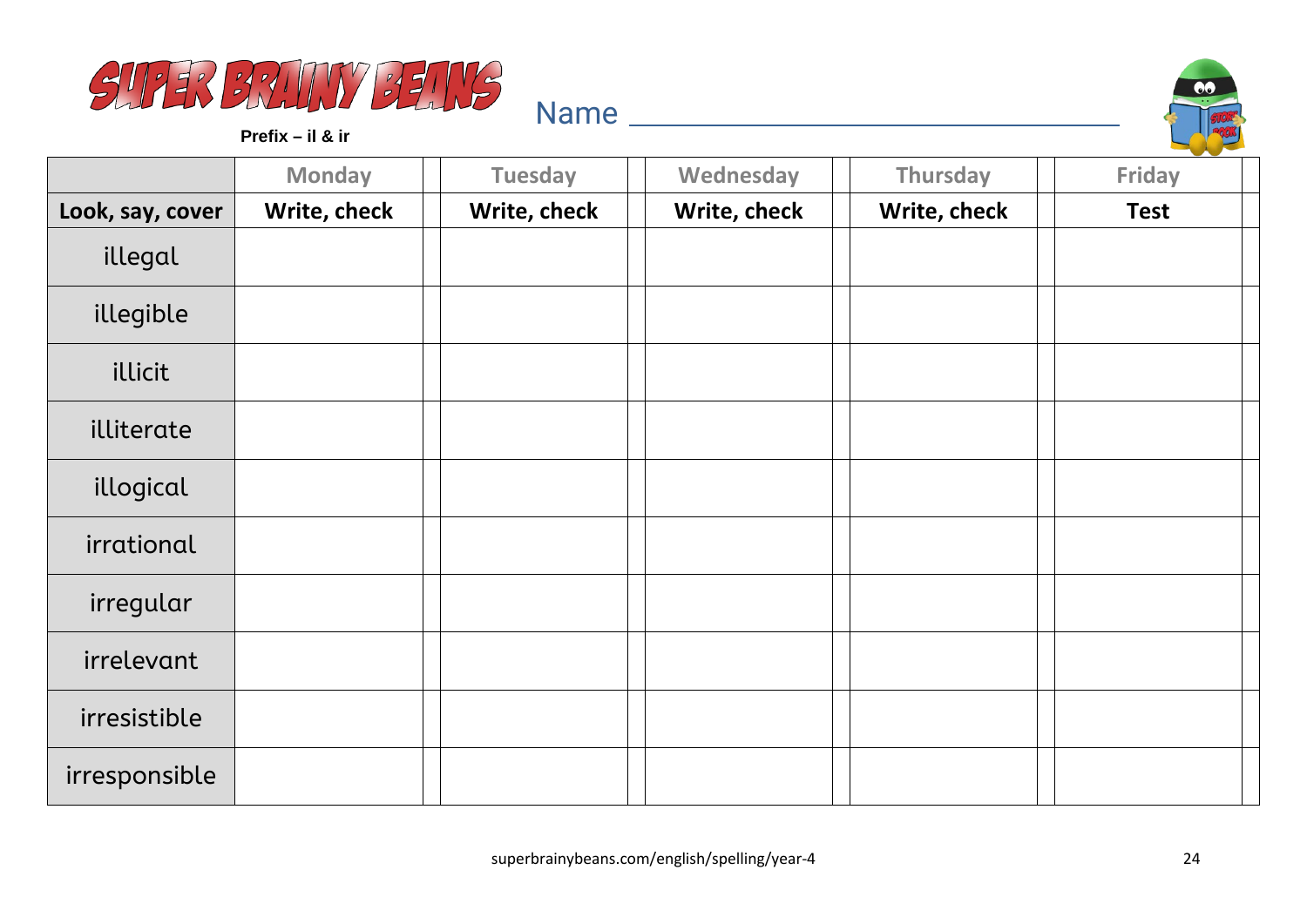



**Words with ough**

|                  | <b>Monday</b> | <b>Tuesday</b> | Wednesday    | <b>Thursday</b> | <b>Friday</b> |
|------------------|---------------|----------------|--------------|-----------------|---------------|
| Look, say, cover | Write, check  | Write, check   | Write, check | Write, check    | <b>Test</b>   |
| although         |               |                |              |                 |               |
| through          |               |                |              |                 |               |
| though           |               |                |              |                 |               |
| dough            |               |                |              |                 |               |
| breakthrough     |               |                |              |                 |               |
| thought          |               |                |              |                 |               |
| bought           |               |                |              |                 |               |
| brought          |               |                |              |                 |               |
| fought           |               |                |              |                 |               |
| ought            |               |                |              |                 |               |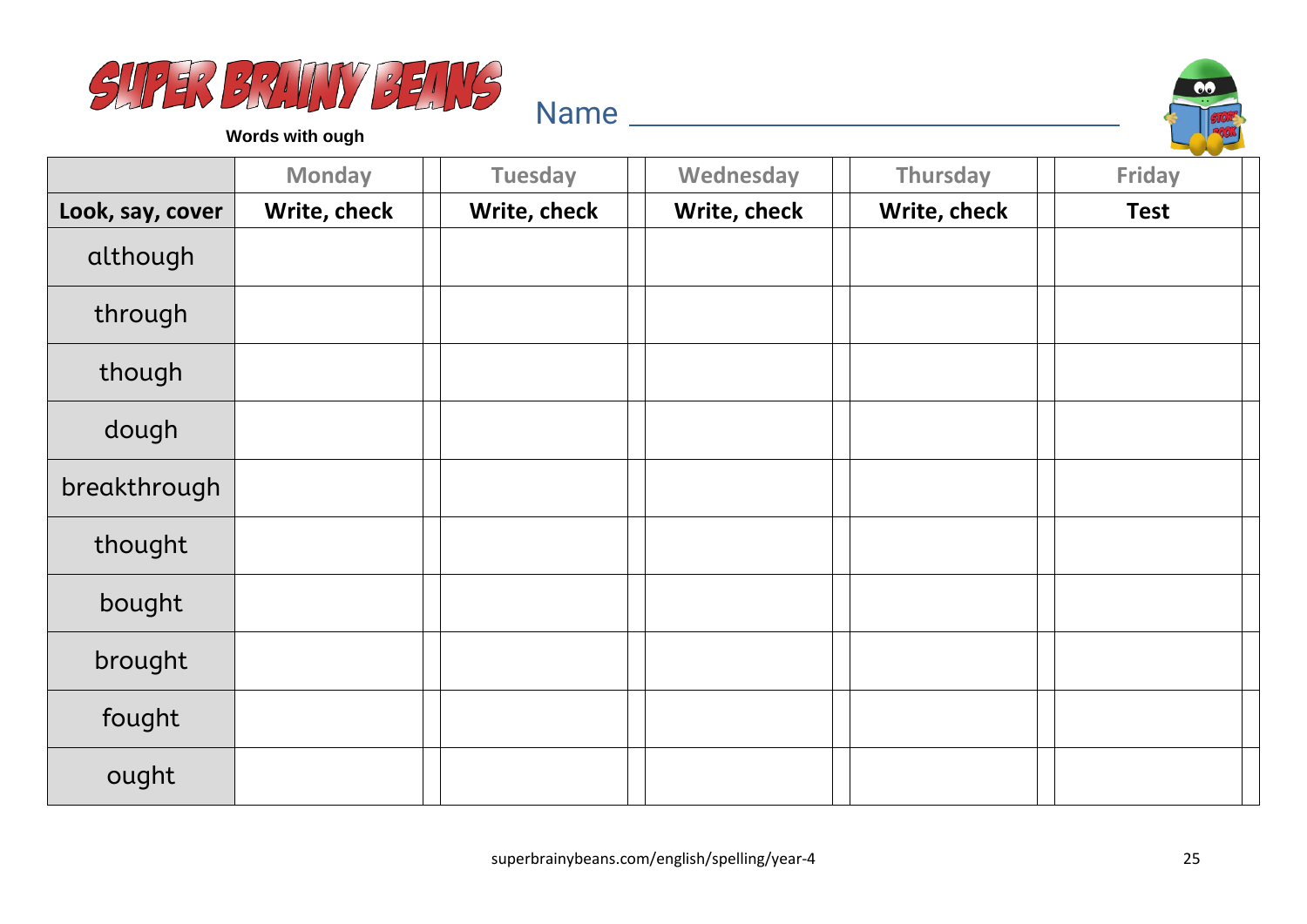



**Plurals**

|                  | <b>Monday</b> | <b>Tuesday</b> | Wednesday    | Thursday     | and the state of the con-<br>Friday |
|------------------|---------------|----------------|--------------|--------------|-------------------------------------|
| Look, say, cover | Write, check  | Write, check   | Write, check | Write, check | <b>Test</b>                         |
| boys'            |               |                |              |              |                                     |
| girls'           |               |                |              |              |                                     |
| babies'          |               |                |              |              |                                     |
| parents'         |               |                |              |              |                                     |
| teachers'        |               |                |              |              |                                     |
| women's          |               |                |              |              |                                     |
| men's            |               |                |              |              |                                     |
| children's       |               |                |              |              |                                     |
| people's         |               |                |              |              |                                     |
| mice's           |               |                |              |              |                                     |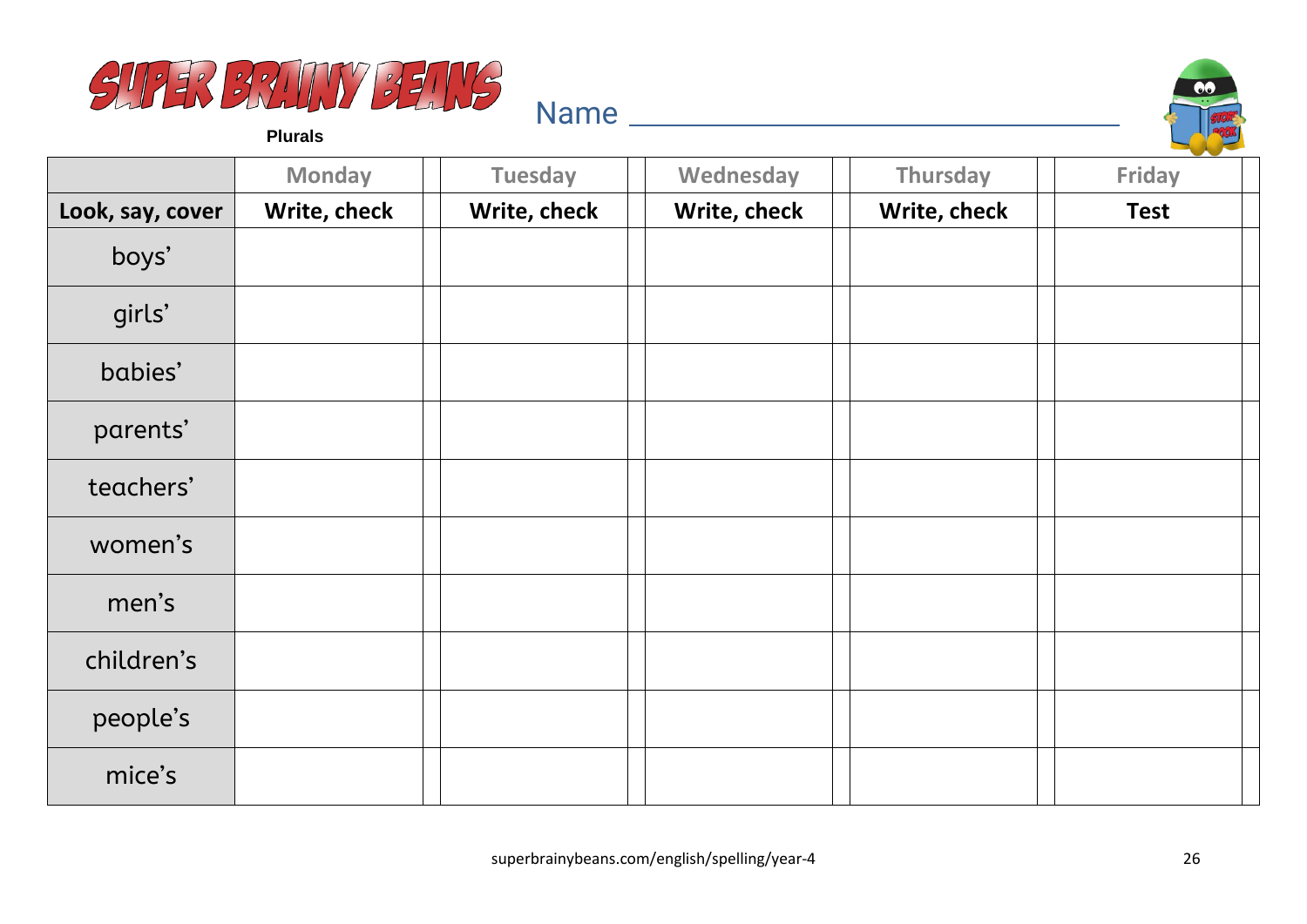



|                  | <b>Monday</b> | <b>Tuesday</b> | Wednesday    | Thursday     | <b>Friday</b> |
|------------------|---------------|----------------|--------------|--------------|---------------|
| Look, say, cover | Write, check  | Write, check   | Write, check | Write, check | <b>Test</b>   |
| dangerous        |               |                |              |              |               |
| serious          |               |                |              |              |               |
| jealous          |               |                |              |              |               |
| enormous         |               |                |              |              |               |
| hazardous        |               |                |              |              |               |
| joyous           |               |                |              |              |               |
| curious          |               |                |              |              |               |
| gorgeous         |               |                |              |              |               |
| hideous          |               |                |              |              |               |
| obvious          |               |                |              |              |               |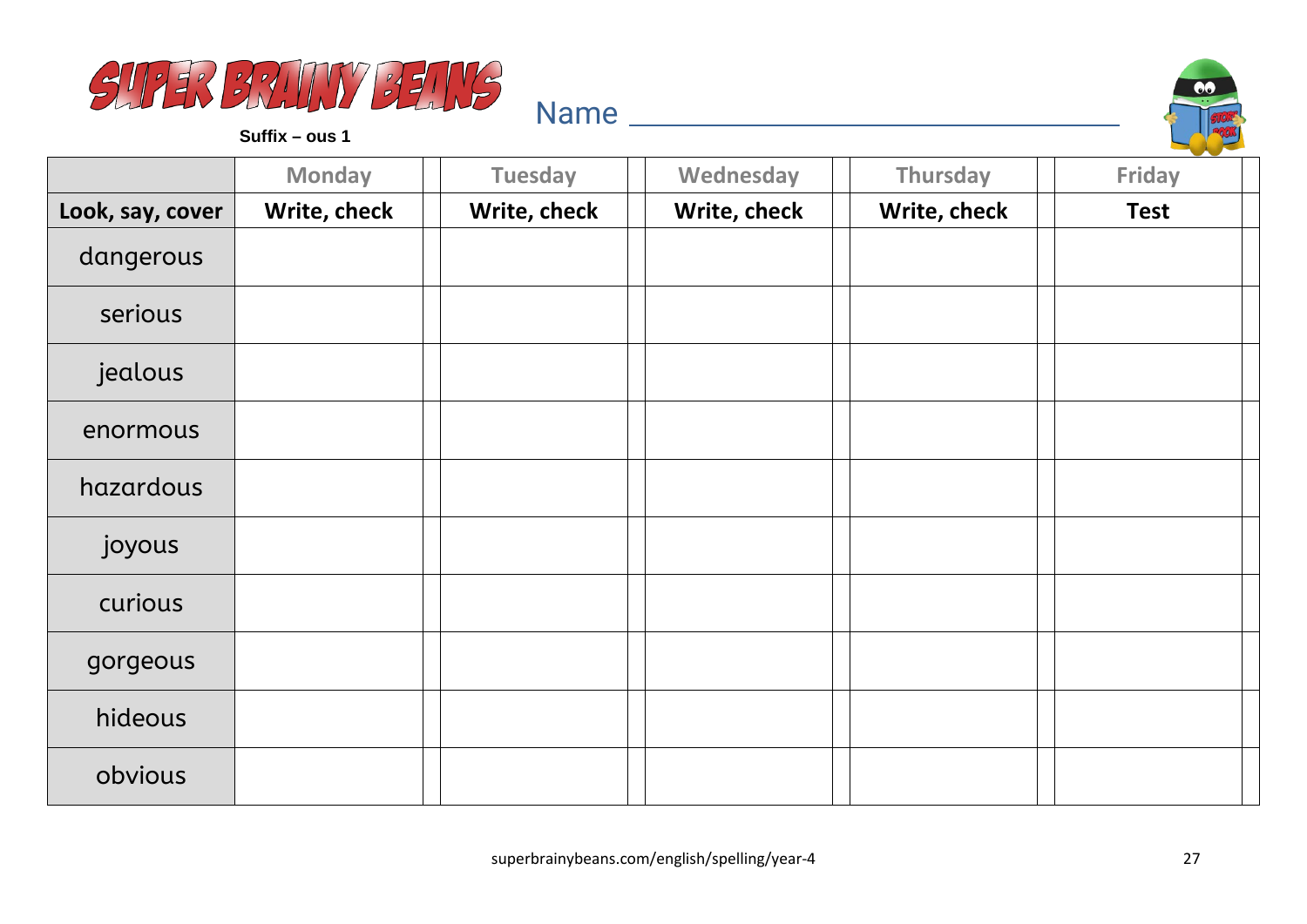



|                  | <b>Monday</b> | <b>Tuesday</b> | Wednesday    | Thursday     | <b>Friday</b> |
|------------------|---------------|----------------|--------------|--------------|---------------|
| Look, say, cover | Write, check  | Write, check   | Write, check | Write, check | <b>Test</b>   |
| anxious          |               |                |              |              |               |
| poisonous        |               |                |              |              |               |
| fabulous         |               |                |              |              |               |
| momentous        |               |                |              |              |               |
| perilous         |               |                |              |              |               |
| mountainous      |               |                |              |              |               |
| riotous          |               |                |              |              |               |
| scandalous       |               |                |              |              |               |
| synonymous       |               |                |              |              |               |
| tremendous       |               |                |              |              |               |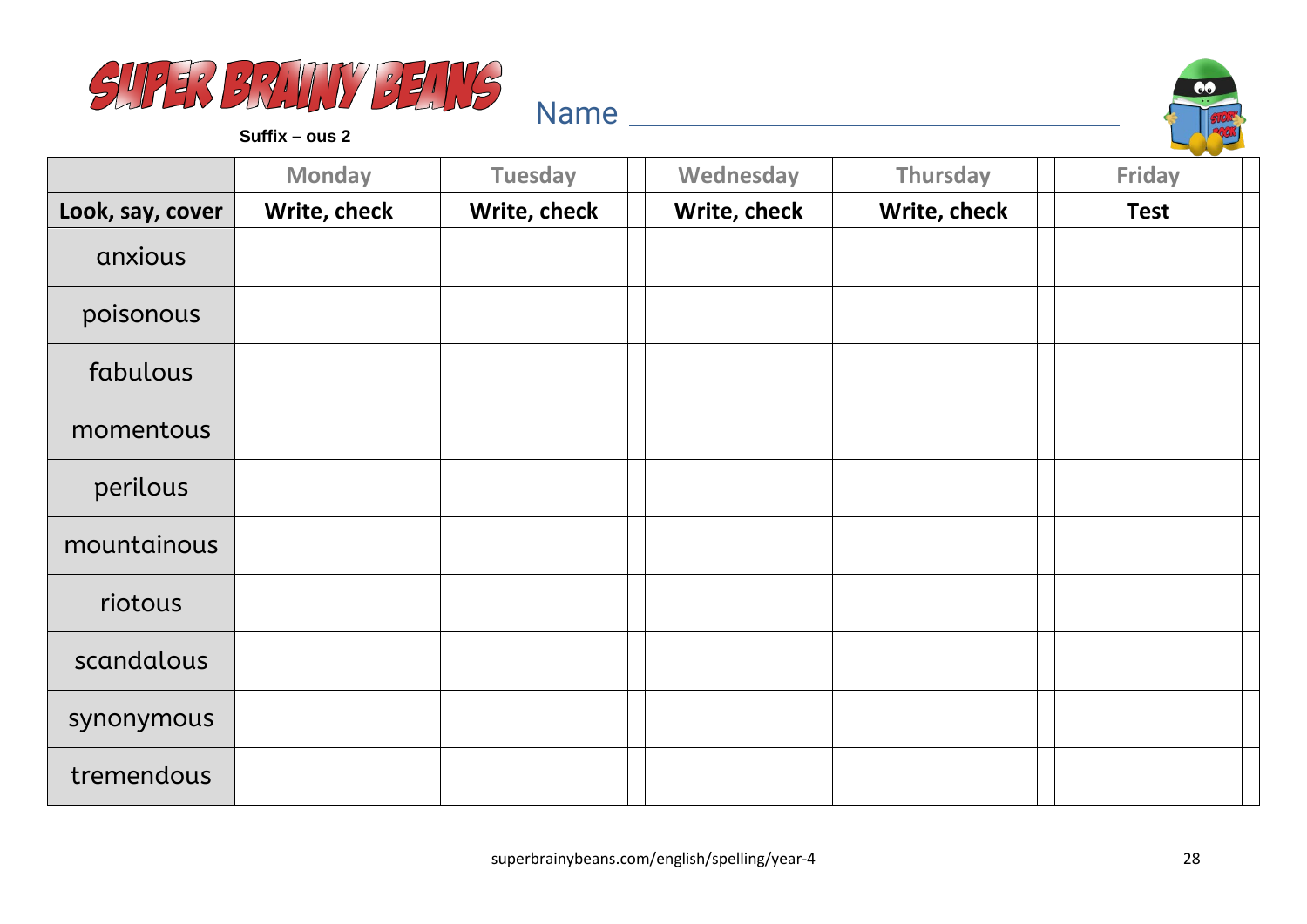



|                  | <b>Monday</b> | <b>Tuesday</b> | Wednesday    | Thursday     | Friday      |
|------------------|---------------|----------------|--------------|--------------|-------------|
| Look, say, cover | Write, check  | Write, check   | Write, check | Write, check | <b>Test</b> |
| furious          |               |                |              |              |             |
| humorous         |               |                |              |              |             |
| vigorous         |               |                |              |              |             |
| glamorous        |               |                |              |              |             |
| glorious         |               |                |              |              |             |
| mysterious       |               |                |              |              |             |
| odorous          |               |                |              |              |             |
| rigorous         |               |                |              |              |             |
| various          |               |                |              |              |             |
| victorious       |               |                |              |              |             |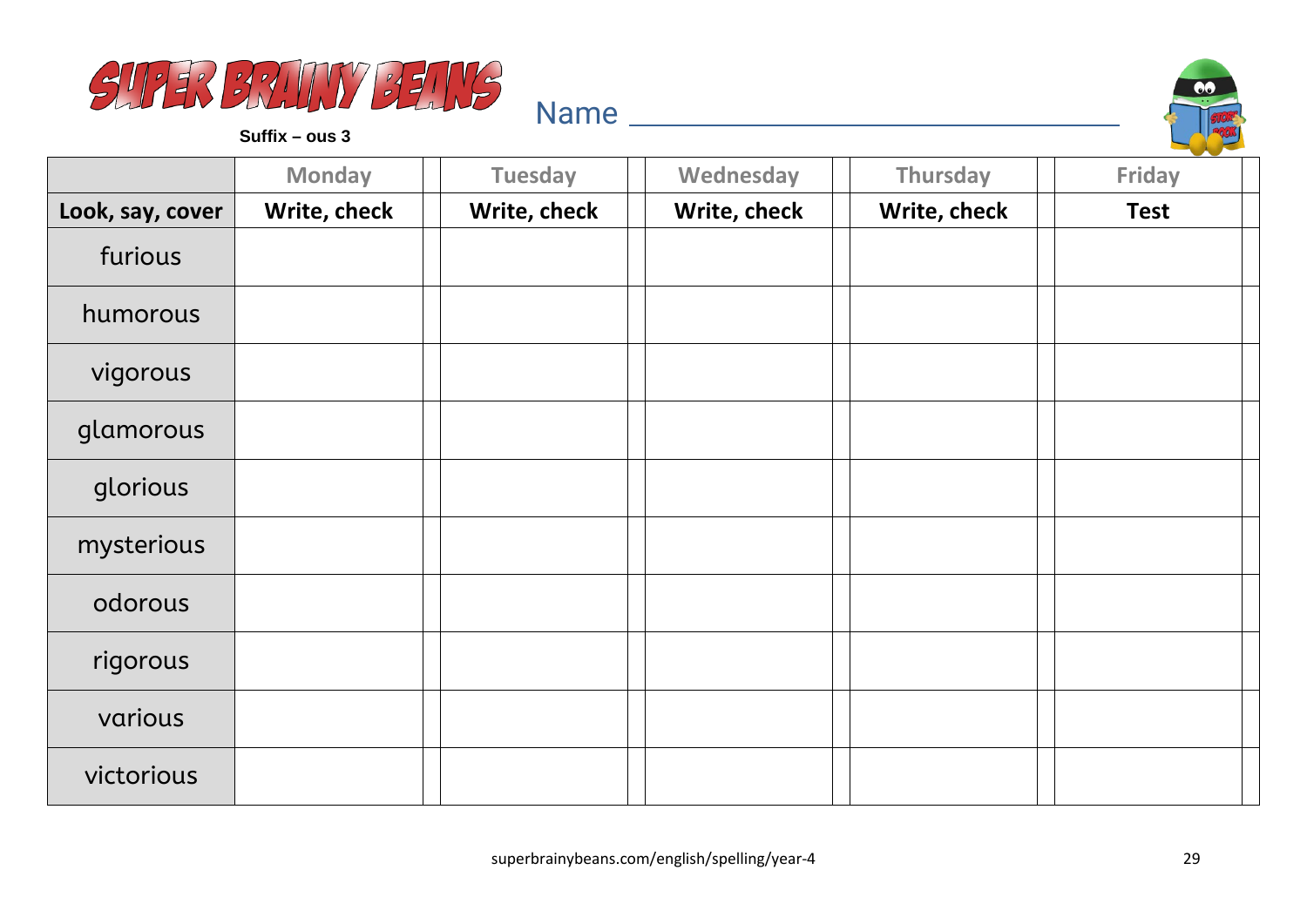



|                  | <b>Monday</b> | <b>Tuesday</b> | Wednesday    | Thursday     | <b>Friday</b> |
|------------------|---------------|----------------|--------------|--------------|---------------|
| Look, say, cover | Write, check  | Write, check   | Write, check | Write, check | <b>Test</b>   |
| famous           |               |                |              |              |               |
| nervous          |               |                |              |              |               |
| outrageous       |               |                |              |              |               |
| advantageous     |               |                |              |              |               |
| courageous       |               |                |              |              |               |
| adventurous      |               |                |              |              |               |
| carnivorous      |               |                |              |              |               |
| herbivorous      |               |                |              |              |               |
| porous           |               |                |              |              |               |
| ridiculous       |               |                |              |              |               |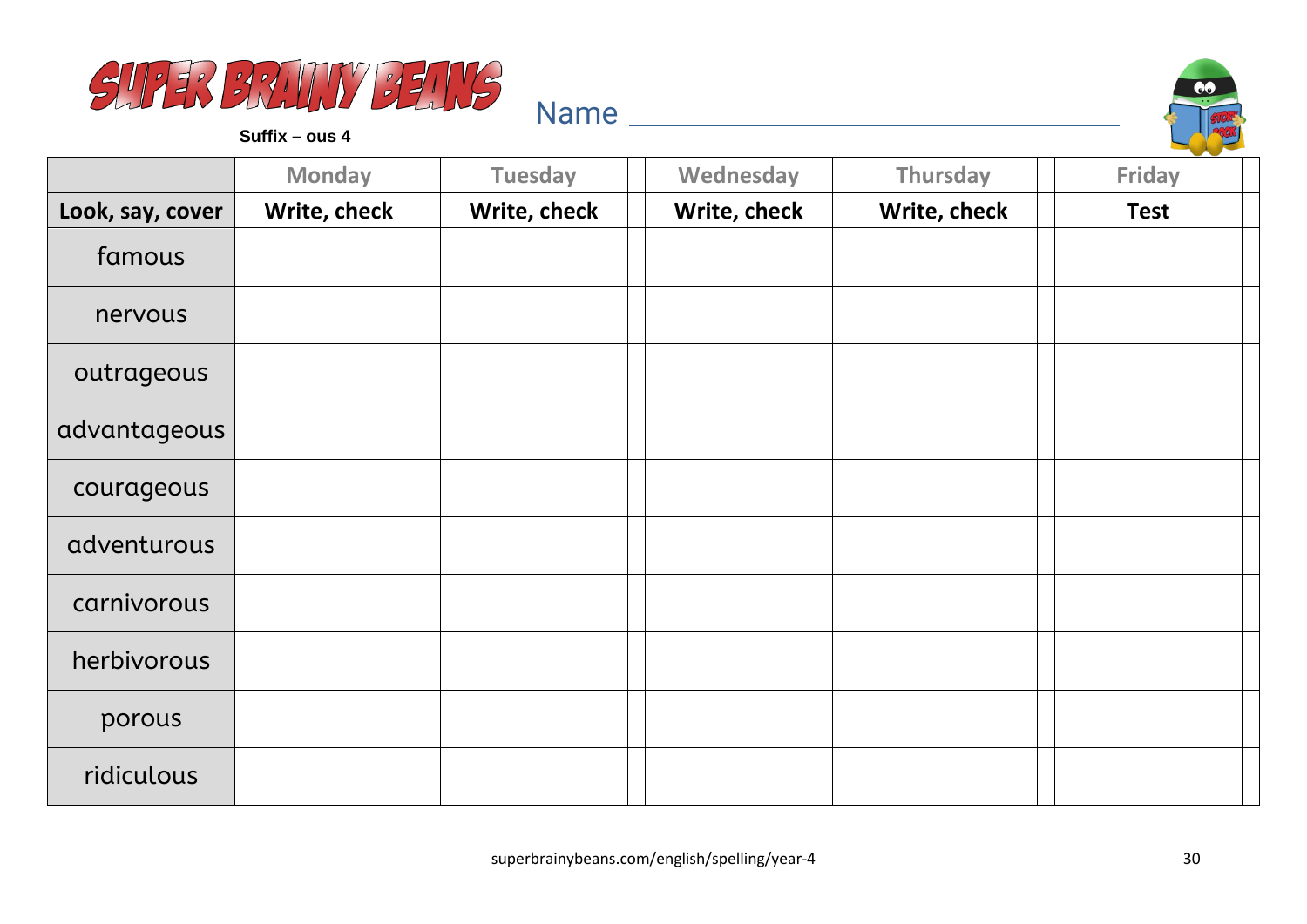



**Prefix - non**

|                  | <b>Monday</b> | <b>Tuesday</b> | Wednesday    | Thursday     | Friday      |
|------------------|---------------|----------------|--------------|--------------|-------------|
| Look, say, cover | Write, check  | Write, check   | Write, check | Write, check | <b>Test</b> |
| non-stick        |               |                |              |              |             |
| non-stop         |               |                |              |              |             |
| non-starter      |               |                |              |              |             |
| non-smoker       |               |                |              |              |             |
| nonsense         |               |                |              |              |             |
| non-fiction      |               |                |              |              |             |
| non-drip         |               |                |              |              |             |
| non-violent      |               |                |              |              |             |
| non-profit       |               |                |              |              |             |
| non-believer     |               |                |              |              |             |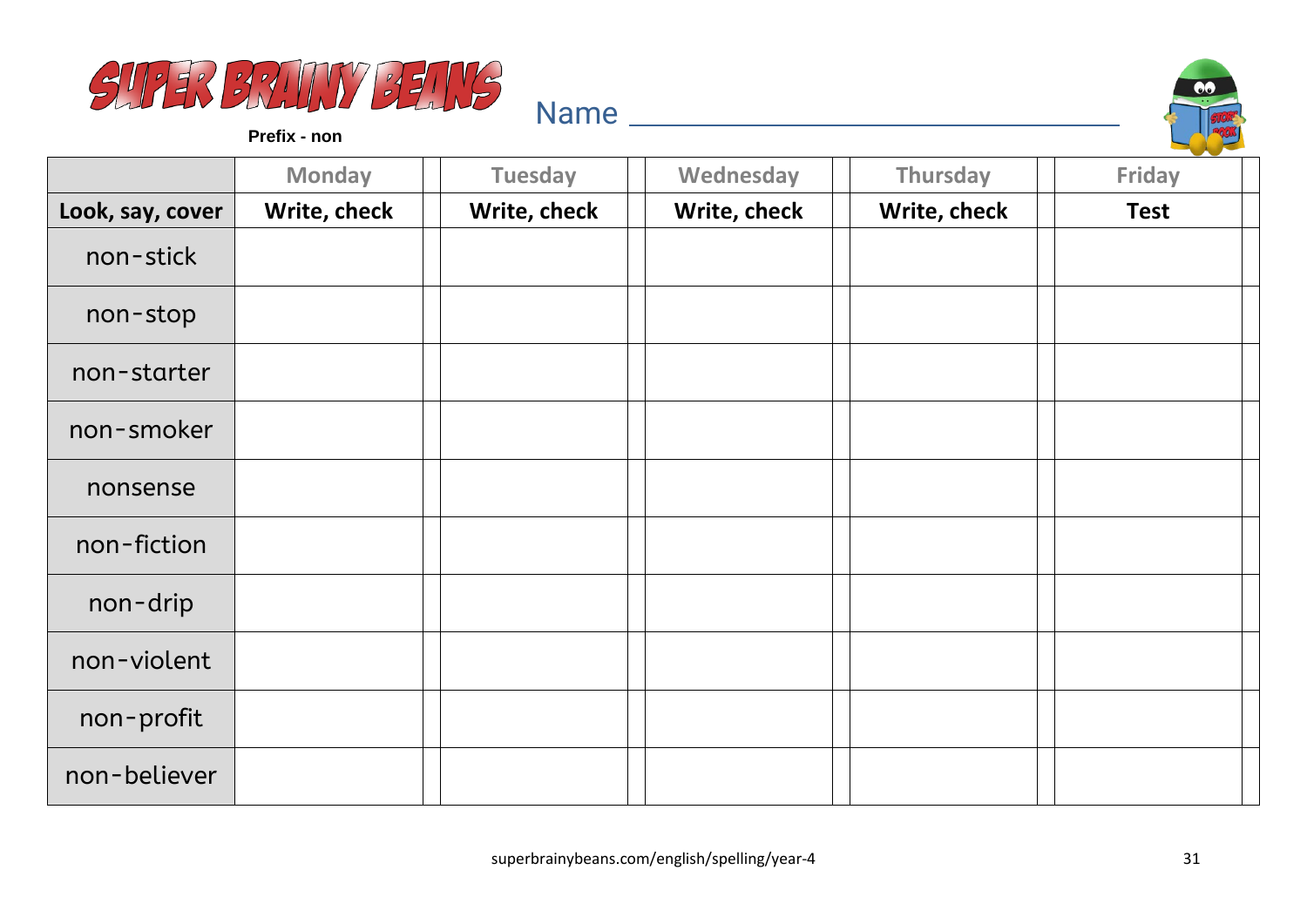



**Suffix – ation 1**

|                  | <b>Monday</b> | <b>Tuesday</b> | Wednesday    | Thursday     | Friday      |
|------------------|---------------|----------------|--------------|--------------|-------------|
| Look, say, cover | Write, check  | Write, check   | Write, check | Write, check | <b>Test</b> |
| information      |               |                |              |              |             |
| sensation        |               |                |              |              |             |
| preparation      |               |                |              |              |             |
| education        |               |                |              |              |             |
| location         |               |                |              |              |             |
| concentration    |               |                |              |              |             |
| creation         |               |                |              |              |             |
| radiation        |               |                |              |              |             |
| demonstration    |               |                |              |              |             |
| vibration        |               |                |              |              |             |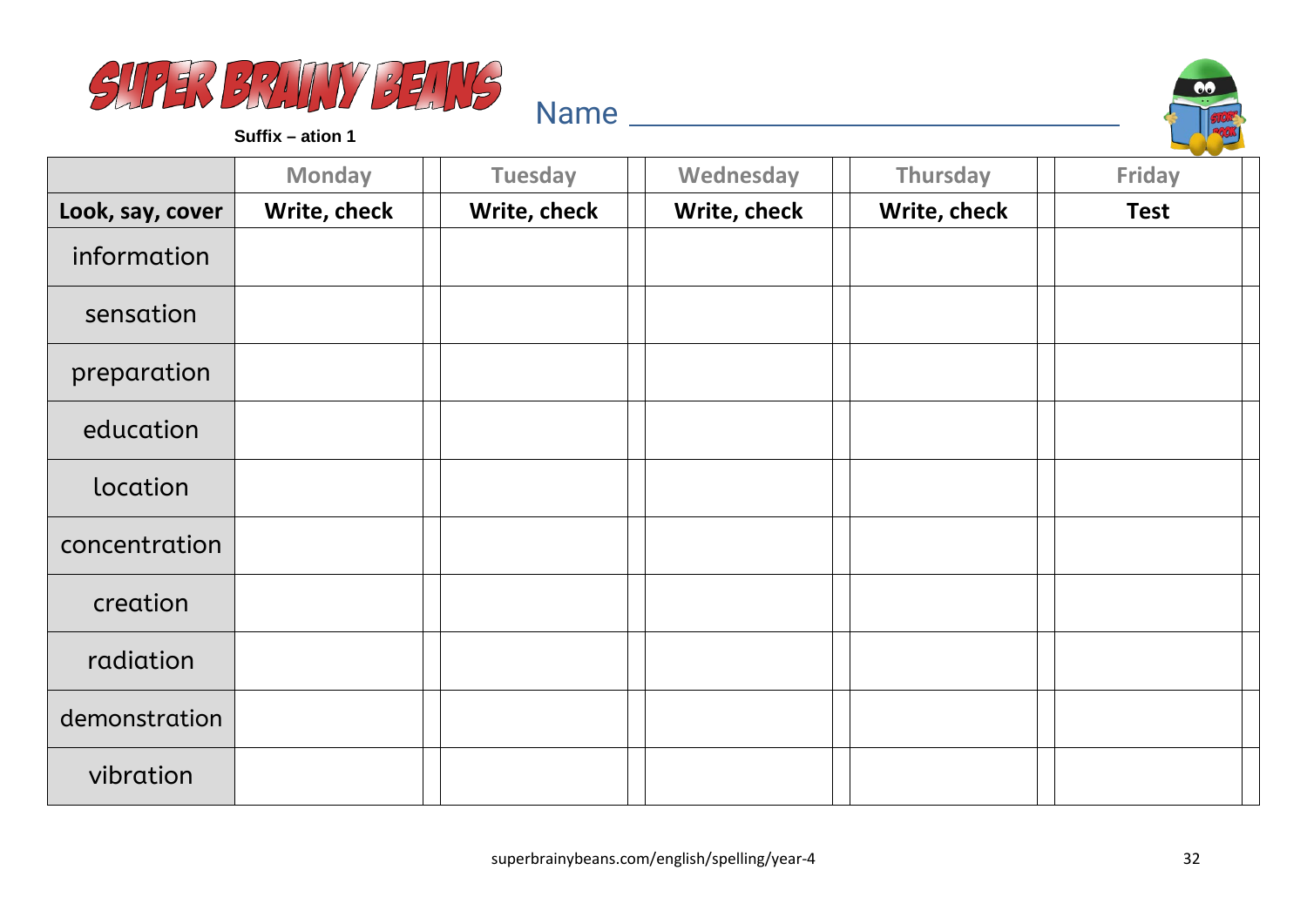



**Suffix – ation 2**

|                  | <b>Monday</b> | <b>Tuesday</b> | Wednesday    | Thursday     | Friday      |
|------------------|---------------|----------------|--------------|--------------|-------------|
| Look, say, cover | Write, check  | Write, check   | Write, check | Write, check | <b>Test</b> |
| organisation     |               |                |              |              |             |
| exaggeration     |               |                |              |              |             |
| imagination      |               |                |              |              |             |
| dedication       |               |                |              |              |             |
| abbreviation     |               |                |              |              |             |
| indication       |               |                |              |              |             |
| relegation       |               |                |              |              |             |
| translation      |               |                |              |              |             |
| ventilation      |               |                |              |              |             |
| adoration        |               |                |              |              |             |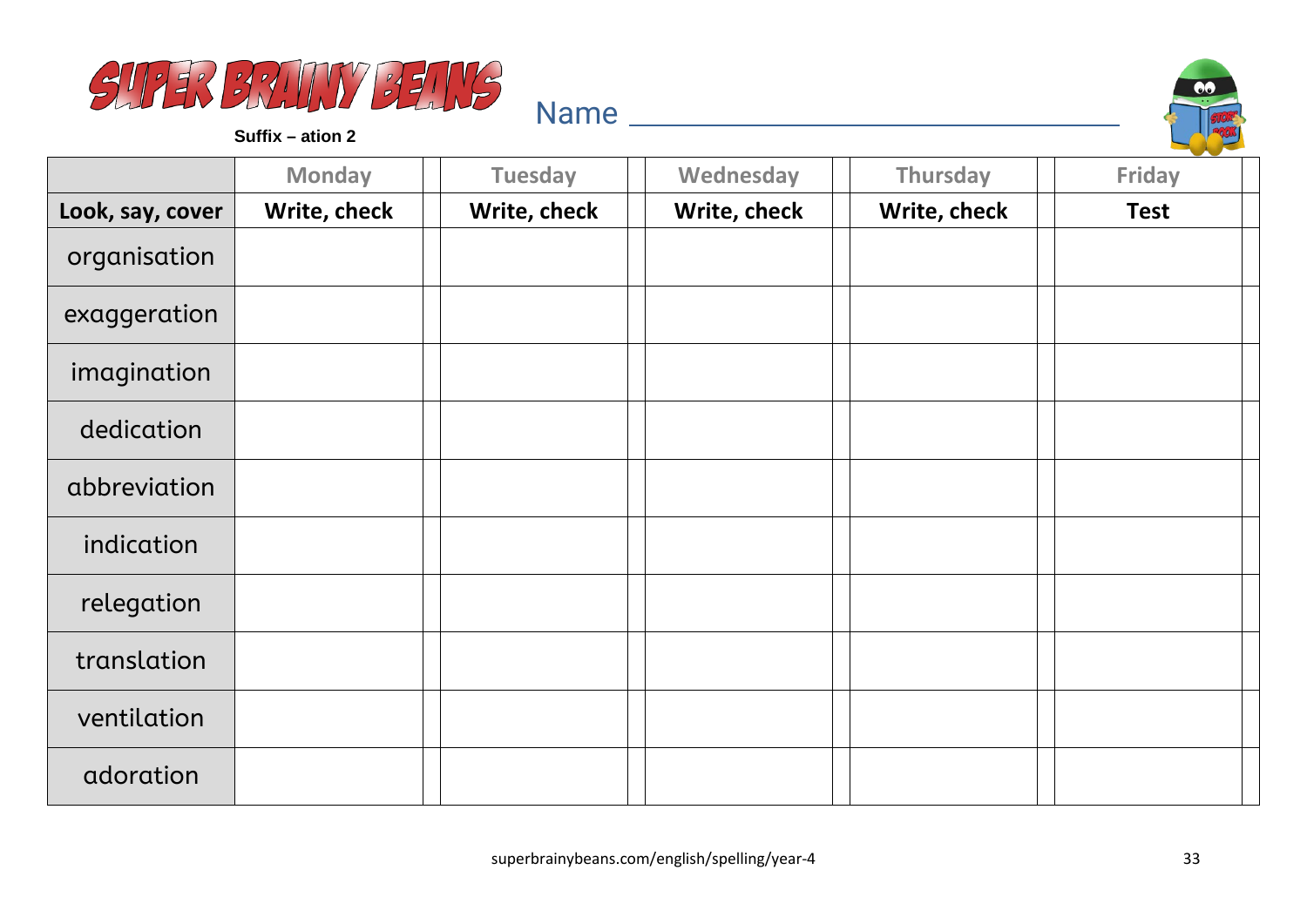



**Prefix – sup & sub**

|                  | <b>Monday</b> | <b>Tuesday</b> | Wednesday    | Thursday     | --<br><b>Friday</b> |
|------------------|---------------|----------------|--------------|--------------|---------------------|
| Look, say, cover | Write, check  | Write, check   | Write, check | Write, check | <b>Test</b>         |
| superman         |               |                |              |              |                     |
| superhuman       |               |                |              |              |                     |
| superpower       |               |                |              |              |                     |
| supervise        |               |                |              |              |                     |
| supersede        |               |                |              |              |                     |
| subheading       |               |                |              |              |                     |
| submarine        |               |                |              |              |                     |
| submerge         |               |                |              |              |                     |
| subordinate      |               |                |              |              |                     |
| subway           |               |                |              |              |                     |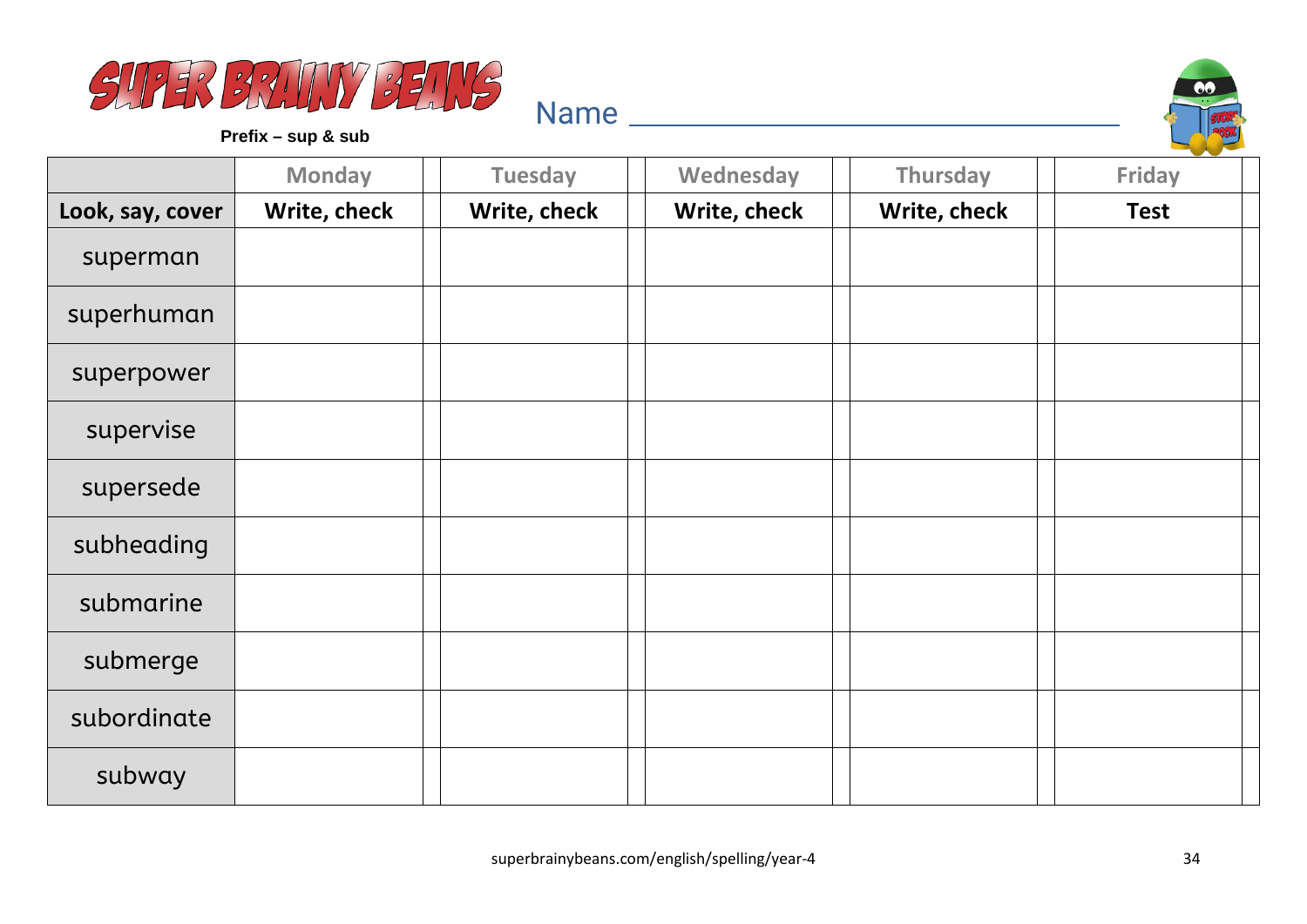



**Suffix – ly 1**

|                  | <b>Monday</b> | <b>Tuesday</b> | Wednesday    | Thursday     | <b>Friday</b> |
|------------------|---------------|----------------|--------------|--------------|---------------|
| Look, say, cover | Write, check  | Write, check   | Write, check | Write, check | <b>Test</b>   |
| certainly        |               |                |              |              |               |
| carefully        |               |                |              |              |               |
| possibly         |               |                |              |              |               |
| probably         |               |                |              |              |               |
| rarely           |               |                |              |              |               |
| frequently       |               |                |              |              |               |
| usually          |               |                |              |              |               |
| regularly        |               |                |              |              |               |
| unexpectedly     |               |                |              |              |               |
| maybe            |               |                |              |              |               |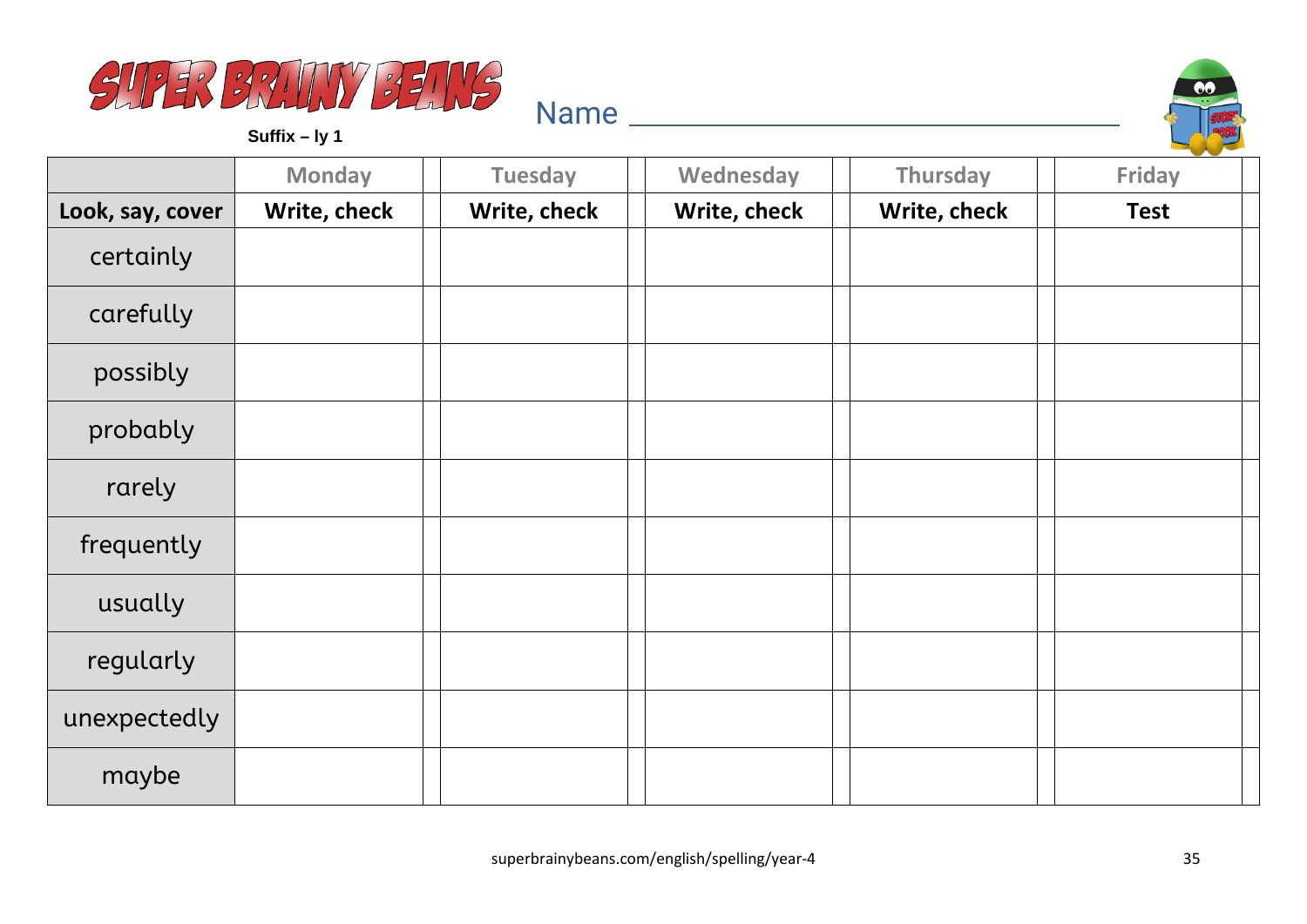

**Suffix – ly 2**



|                  | <b>Monday</b> | <b>Tuesday</b> | Wednesday    | Thursday     | Friday      |
|------------------|---------------|----------------|--------------|--------------|-------------|
| Look, say, cover | Write, check  | Write, check   | Write, check | Write, check | <b>Test</b> |
| frantically      |               |                |              |              |             |
| hurriedly        |               |                |              |              |             |
| rapidly          |               |                |              |              |             |
| awkwardly        |               |                |              |              |             |
| curiously        |               |                |              |              |             |
| deliberately     |               |                |              |              |             |
| reluctantly      |               |                |              |              |             |
| celebrate        |               |                |              |              |             |
| ceremony         |               |                |              |              |             |
| certificate      |               |                |              |              |             |